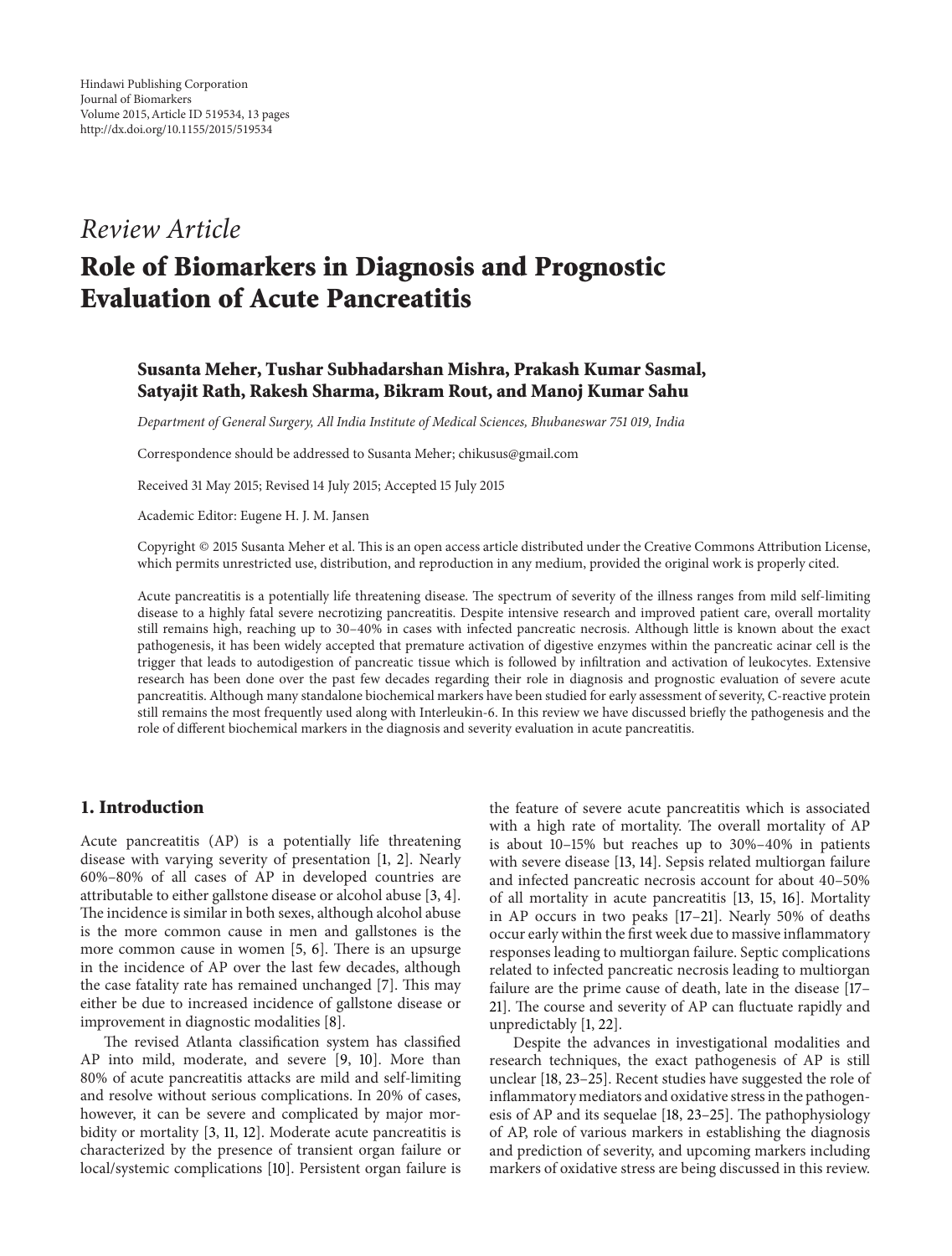## **2. Pathophysiology of Acute Pancreatitis**

Despite intense research over centuries, the exact pathogenesis of AP remains elusive [3, 26]. Although many theories have been proposed, none of them appear to be complete [3, 27]. Some of the propositions include abnormal biliopancreatic duct common pathway theory, pancreatic autodigestion theory, gallstone migration theory, enzyme activation theory, kinin and complement activation theory, microcirculation disturbance theory, and pancreatic acinar cell apoptosis and necrosis theory, all of which are still controversial [3, 8]. They can only explain certain aspects of pathogenesis or suit disease due to specific aetiologies.

The biggest obstacle in the study of pathogenesis of AP is its rapid course and relative inaccessibility of pancreatic tissue [3]. To overcome this problem, investigators have now taken to animal models to study the molecular aspects of pathogenesis of acute pancreatitis [3, 28, 29]. Further complicating the issue are the paradoxical results about the pathogenesis, obtained from different animals exposed to similar aetiology [5]. The premature activation of trypsin in pancreatic parenchyma acting as the central step in the initiation of autodigestion of pancreatic tissue and subsequent local and systemic inflammation is presently the most accepted theory [17, 18, 30, 31]. Whatever is the initiating event, the disease progression can be viewed as a threephase continuum: local inflammation of the pancreas and a generalized inflammatory response followed by the final stage of multiorgan dysfunction [17, 18, 30, 31]. Figure 1 illustrates the schematic overview of pathogenesis of acute pancreatitis [32, 33].

In the early phase, inflammation is usually localized to the pancreas which clinically manifests as mild acute pancreatitis. This usually resolves within a week without any local or systemic complications [5]. However, if the disease progresses, there occurs a phase of generalized inflammation, also known as systemic inflammatory response syndrome (SIRS) [1, 3]. Subsequently, there is a phase of mixed inflammatory response, known as mixed antagonist response syndrome (MARS), which clinically manifests as moderately severe acute pancreatitis, associated with transient organ failure and local complications [1]. Finally a phase of suppressed inflammatory response occurs which is known as compensatory response syndrome (CARS) which manifests as severe acute pancreatitis associated with persistent organ failure [1, 3]. The immune system in this phase is downregulated, leading to higher susceptibility of the pancreatic and peripancreatic tissue to infection from bacteria translocated from the gut. The ensuing sepsis and multiorgan failure are the major cause of late morbidity and mortality in severe acute pancreatitis [1, 33]. Figure 2 illustrates the two phases of severe acute pancreatitis.

#### **3. Biomarkers in Establishing Diagnosis of AP**

The diagnosis of acute pancreatitis is usually based on a combination of clinical findings, laboratory investigations, and imaging techniques. There is no gold standard test available to diagnose acute pancreatitis at present [34, 35]. According to revised Atlanta classification, diagnosis of acute pancreatitis requires two of the following three criteria [1, 22]:

- (1) Abdominal pain characteristic of AP (acute onset of a persistent, severe, epigastric pain often radiating to back).
- (2) Serum lipase (or amylase) activity at least three times greater than the upper limit of the reference interval.
- (3) Characteristic imaging findings of AP on contrast enhanced computed tomography (CECT) and less commonly magnetic resonance imaging (MRI) or transabdominal ultrasonography.

The pancreatic enzymes derived from pancreatic acinar cells [amylase, lipase, and the proenzyme trypsinogen] are the cornerstone in the laboratory diagnosis of AP [36]. Serum lipase is a more sensitive and specific biochemical marker of AP than the more frequently used amylase. Moreover, serum amylase level offers no additional advantage if simultaneously measured with serum lipase [36–38].

Additional biomarkers under evaluation for diagnosis of acute pancreatitis include pancreatic isoamylase, pancreatic elastase, serum trypsin, urinary trypsinogen activated peptide (TAP), Phospholipase A2, and Carboxypeptidase B (CAPB) [39, 40]. Serum trypsin and elastase are of particular interest because of their longer half-life which makes them useful in diagnosis during delayed presentations [41]. These tests, however, have not found much favor in clinical application because of a variety of reasons including inferior diagnostic accuracy compared to amylase and lipase, cumbersome techniques, or availability [33].

*3.1. Amylase.* Amylase is a glycoside hydrolase primarily produced in the pancreas and salivary glands and in very small quantities in other tissues. In acute pancreatitis, the blood level of amylase rapidly increases within six hours of onset of disease, exhibits a half-life of 10–12 hours, remains elevated for 3–5 days, and finally is excreted by the kidney [33, 36, 42]. After reaching a peak level, subsequent return of serum amylase to its normal level does not correlate with resolution of clinical symptoms [43]. Furthermore, the magnitude of the hyperamylasemia does not show significant statistical correlation with disease severity and ultimate prognosis [44]. In 19–32% of cases amylase activity may be normal at the time of hospital admission due to delayed presentation or exocrine pancreatic insufficiency (chronic alcoholism) [36, 43]. Raised serum amylase can also be found in many other intrabdominal inflammatory conditions and salivary disorders and in patients having decreased renal clearance. Macroamylasemia is a condition in which amylase remains bound to immunoglobulins or polysaccharides to form large molecular weight complexes leading to raised levels of serum amylase [36, 45, 46]. Hypertriglyceridemia competitively interferes with amylase assay, so a false low level of serum amylase can be found in patients having hypertriglyceridemia [36, 46]. Sensitivity and specificity of amylase as a diagnostic test for AP depend on its threshold value. At a cut-off level of 1000 IU/L, it has a sensitivity of around 55–84% and specificity up to 95% [36, 38, 46, 47].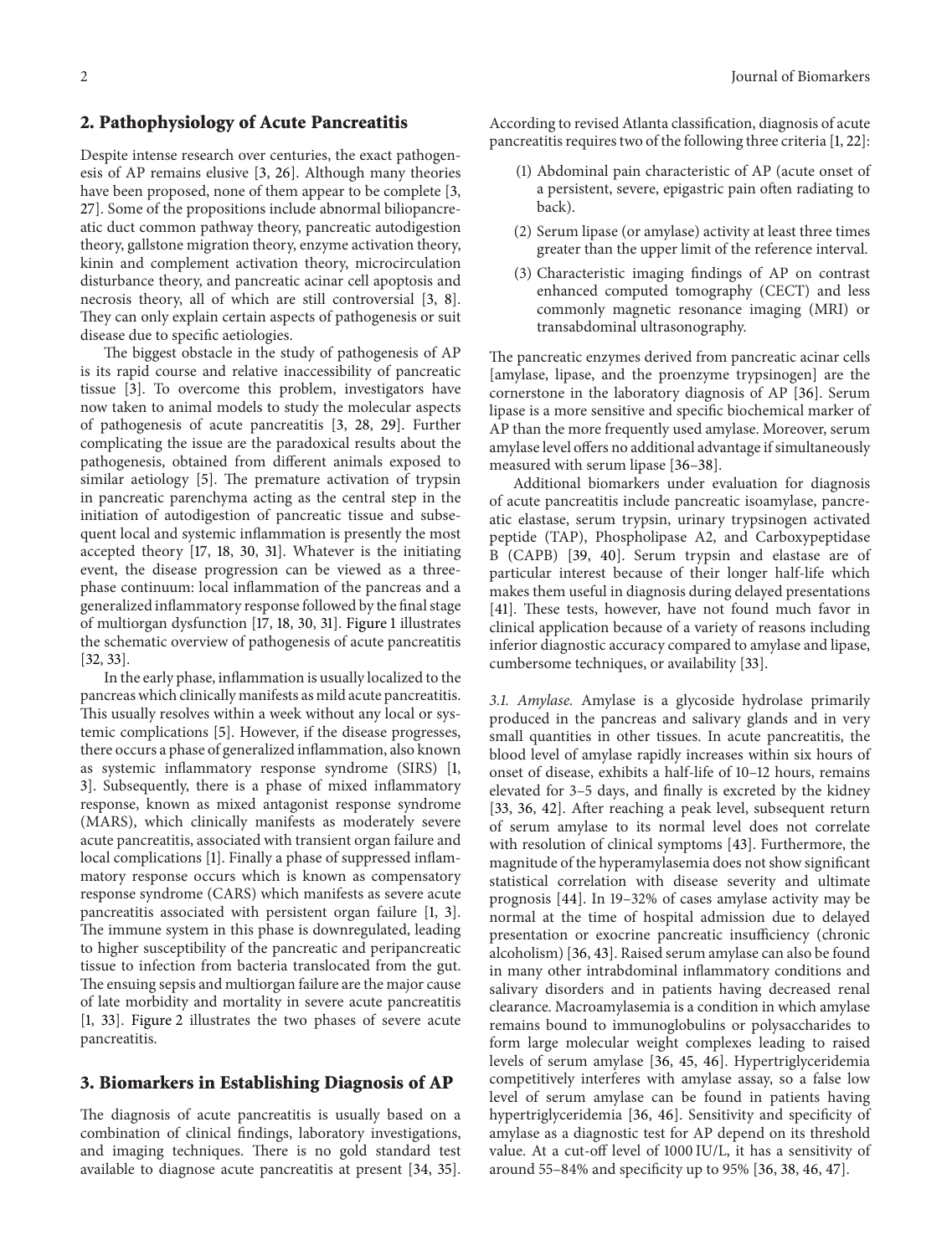

FIGURE 1: Schematic overview of pathogenesis of acute pancreatitis. Acinar cell damage leads to activation of trypsin following impairment of cell membrane trafficking with subsequent activation of zymogen cascade by trypsin. Attraction and activation of leukocyte occur with release of many proinflammatory and anti-inflammatory cytokines and also chemokines. An overt and sustained activation of proinflammatory mediators leads to Systemic Inflammatory Response Syndrome (SIRS) which may further proceed to multiorgan failure and infection of pancreatic necrosis and sepsis with late complications of acute pancreatitis [32, 33].

*3.2. Lipase.* Lipase assay has a sensitivity and specificity of 80% and 60%, respectively [35, 48]. The serum concentration of lipase increases within 3–6 hours of onset of disease and peaks within 24 hours [32]. The increased serum level stays for around 7–14 days before it comes down to the normal level [32, 36]. In contrast to amylase, lipase is reabsorbed in renal tubules and stays for long at higher concentration, thereby giving greater sensitivity in patients with delayed presentation [32, 36]. Pancreatic lipase is four times more active than amylase and it is less affected by exocrine pancreatic deficiency occurring in patients of chronic pancreatitis

[36, 49]. Hypertriglyceridemia does not influence the serum lipase assay as happens in the case of serum amylase. Patients taking frusemide can show increased lipase activity [36]. Increased serum level of lipase can also be seen in many intra-abdominal pathologies including acute cholecystitis, appendicitits, inflammatory bowel disease, intestinal ischemia, obstruction, perforation, and renal insufficiency [32, 36]. According to recent guidelines from UK, serum lipase should be preferred for diagnosis of AP over serum amylase wherever available [36–50]. At a cut-off level of 600 IU/L, most studies have reported specificity above 95%;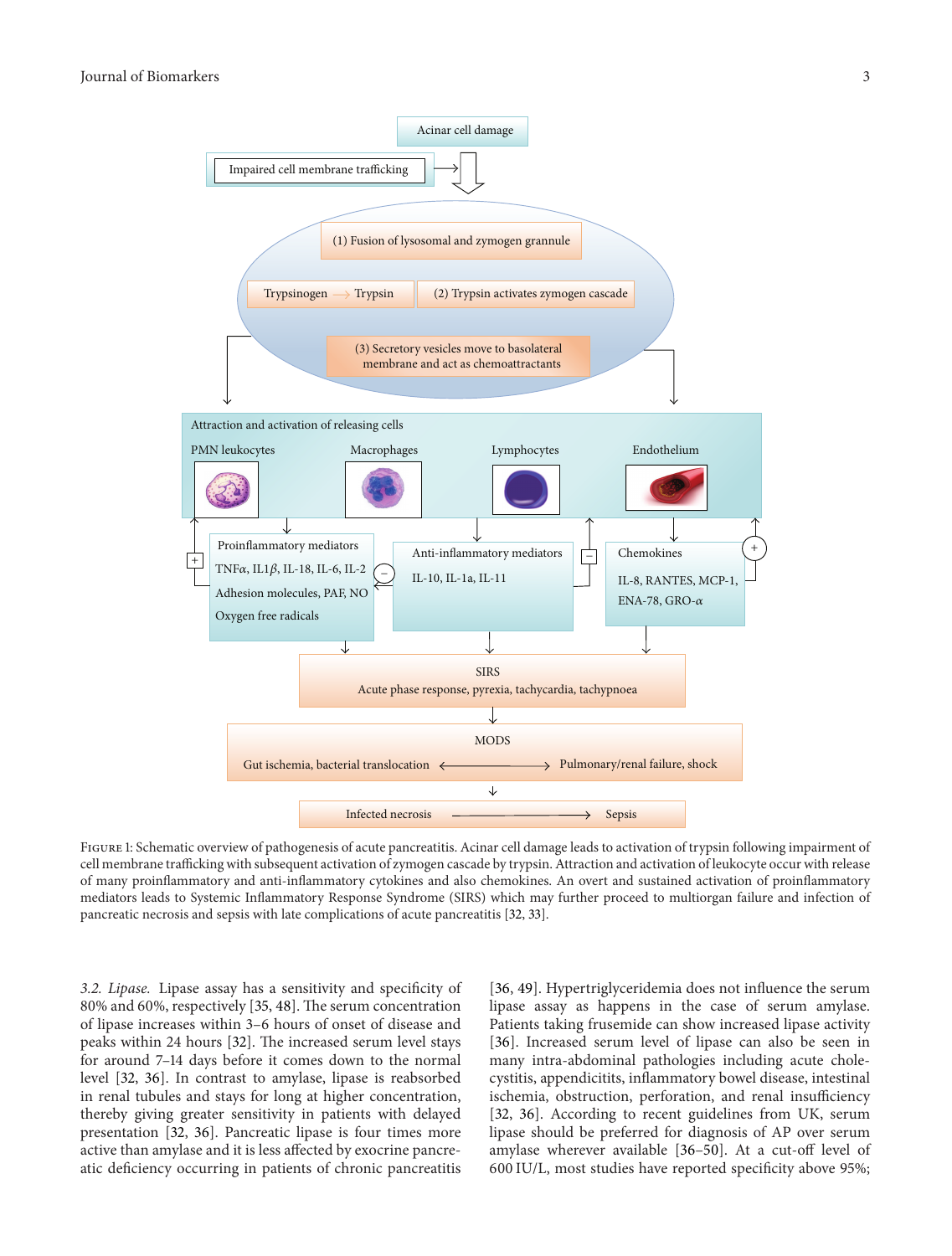

Figure 2: Two phases of severe acute pancreatitis (SAP). CARS: compensatory response syndrome; MARS: mixed antagonist response syndrome; SIRS: systemic inflammatory response syndrome; Mild AP: mild acute pancreatitis [1].

however, serum lipase level's sensitivity is limited between 55–100% [36, 51]. Like that of amylase, most studies suggest a poor correlation between lipase activity and disease severity [44].

*3.3. Trypsinogen.* Trypsinogen is the zymogen of the pancreatic enzyme trypsin which is cleaved by duodenal enterokinase to produce the active enzyme trypsin and trypsinogen activated peptide (TAP) [22, 36]. Normally trypsinogen (trypsinogen-1 and trypsinogen-2) is secreted into the pancreatic fluid by the acinar cells, of which a small amount enters into the circulation and is excreted in urine. In pancreatitis large amounts of this enzyme enter the systemic circulation due to increased vascular permeability and there is a consequent increased clearance in urine. This forms the basis of the use of trypsinogen in the diagnosis and severity assessment of AP [32]. Both serum and urine concentrations rise within few hours of onset of disease and decline to normal level within 3 to 5 days [32, 36, 52]. A dipstick method using urinary trysinogen-2 has been devised for rapid detection of AP [32, 53]. Because of its low sensitivity and less availability, this test is less frequently used in routine clinical practice [32]. The greatest demerit of trypsinogen as a diagnostic test is its rapid clearance, which means it can only be used for early cases. It can be a useful test for screening of ERCP induced pancreatitis [32, 36].

## **4. Rationale of Severity Stratification and Its Assessment**

Acute pancreatitis is self-limiting in 75%–80% of cases and does not require any treatment other than parenteral intravenous fluid, analgesics, and supportive care [4, 22, 23]. The remaining may suffer from severe attacks, with the mortality reaching up to 30%–50% [18]. This subgroup of patients needs to be identified early in the course of the disease and needs to be aggressively treated to prevent mortality. Proper identification of the mild disease is also necessary to avoid unnecessary over treatment, thereby reducing the financial implications.

## **5. Role of Biomarkers in Prediction of Severe Acute Pancreatitis**

Severity assessment in acute pancreatitis was first started in 1974 by late Ranson et al. [54]. Since then a number of multifactorial scoring systems using common clinical and biochemical parameters have been described for prediction of severity. Ranson, Glasgow, and APACHE II score are few of the commonly used scoring systems [36]. Limitations of these scoring systems include delay in complete scoring where it takes 48 hours to complete Ranson and Glasgow scoring systems need a time of 48 hours to complete the assessment, while APACHE II score is very cumbersome to calculate [36]. The disadvantages of these prompt most of the researchers to find a single biochemical parameter which could accurately predict the severity of AP early in the course of the disease.

*5.1. Interleukins.* Interleukin-6 (IL-6) is produced by a wide range of cells like monocytes, macrophage, endothelium, and fibroblast in response to potent proinflammatory stimulus like TNF-alpha and IL-1 $\beta$  [33]. A large number of studies have already confirmed the role of IL-6 in early and accurate prediction of severity in acute pancreatitis [33, 36, 55]. Value of IL-6 is significantly elevated in SAP on the day of admission and tends to peak at 72 hrs after the clinical onset of disease, which makes IL-6 an excellent marker of early severity stratification [56]. In terms of predicting complications, IL-6 was found to be excellent in predicting remote organ failure, which is an integral part of severe acute pancreatitis [57]. Among various proinflammatory and antiinflammatory cytokines, IL-6 has the best sensitivity and specificity for early assessment of SAP [58]. With a cutoff value of 50 pg/mL, Jiang et al. have found a sensitivity and specificity of 100% and 89.7%, respectively [59]. With a similar cut-off level, Khanna et al. found a sensitivity of 93.1% and specificity of 96.8% in their study [56]. The major drawback of IL-6 assay is that its serum concentration decreases very rapidly. Use of Il-6 in routine clinical practice is limited by its cost and the complexity of assay [36].

IL-8 is the best characterized member of the chemokine family studied in acute pancreatitis. It is a powerful secondary chemoattractant of neutrophil in the inflammatory process [60]. Many studies have shown promising results in early prediction of SAP [60]. One study has shown its role in monitoring life threatening complications in patients of necrotizing pancreatitis with multiorgan failure [61].

IL-12, IL-15, and IL-17 are proinflammatory cytokines which have been studied recently as potential biomarkers. Similar results have been seen in various studies as single biochemical markers on the day of admission. IL-15 and IL-17 are better predictors of organ dysfunction and mortality [62– 64].

In a recent meta-analysis by Zhang et al., IL-6, IL-8, and IL-10 have shown promising results in predicting severe acute pancreatitis. They, however, found a lack of consensus regarding the ideal cut-off value for assessing the same [65].

*5.2. C-Reactive Protein (CRP).* CRP is an acute phase reactant synthesized by the hepatocytes and is usually elevated in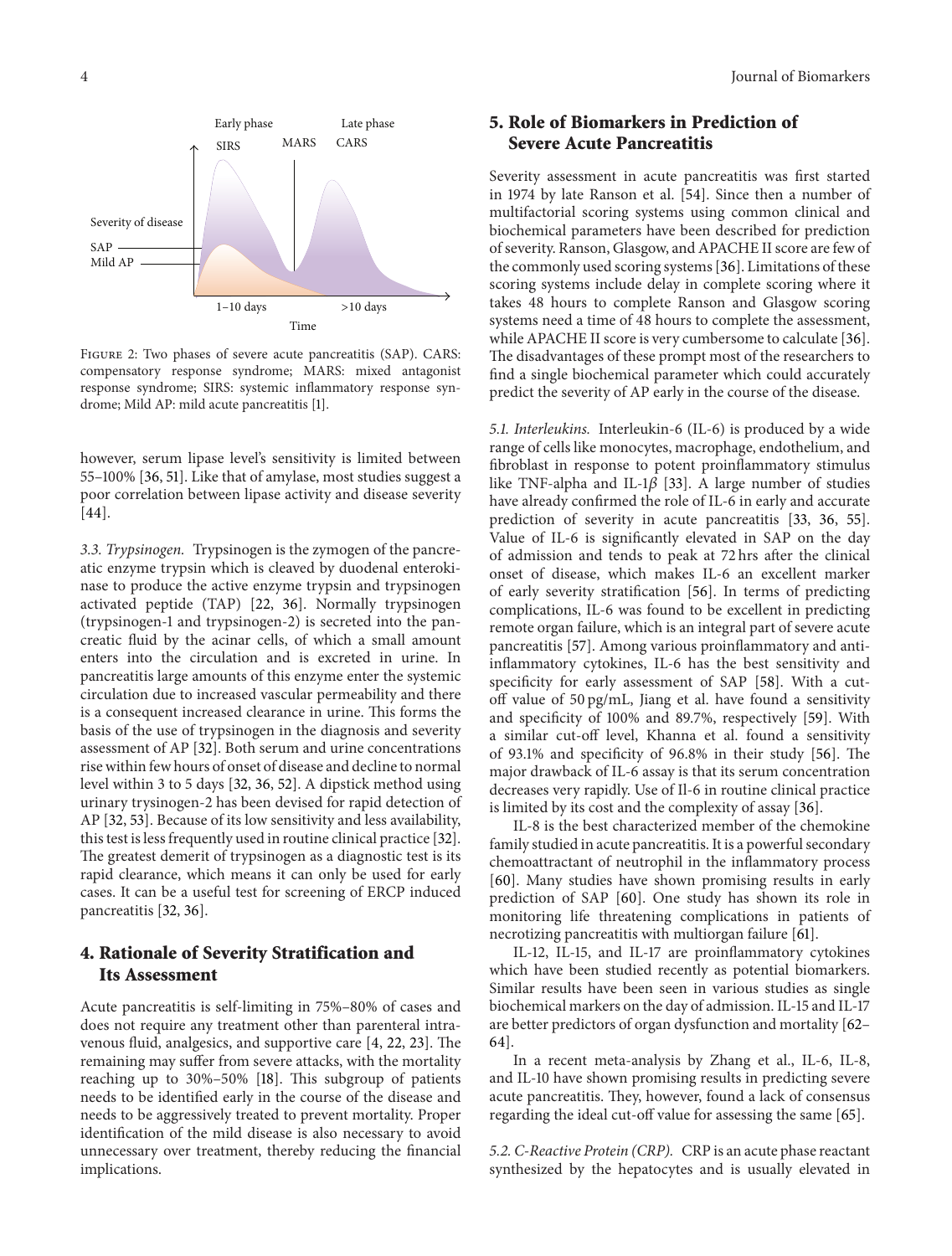inflammatory conditions [66]. Cytokines like IL-6 are potent inducers of CRP synthesis in liver. It takes nearly 72 hours for the serum level of CRP to peak after the onset of symptoms [56]. It is the most frequently used single biomarker for assessment of severity in AP today. This is because it is inexpensive, widely available, and easy to measure [66]. A concentration of more than 150 mg/dL is often accepted as a predictor of severity in AP [56]. At this cut-off level, CRP has a sensitivity of 80–86% and specificity of 61–84% for diagnosing necrotizing pancreatitis within first 48 hours of onset of symptoms [56, 67]. In their study, Khanna et al. found a 100% sensitivity and 81.4% specificity for detection of pancreatic necrosis [56]. The demerit of CRP as marker is its delayed peak (48–72 hours) and its nonspecific nature as inflammatory marker. Before measurement of CRP, other inflammatory conditions such as cholangitis and pneumonia should be ruled out [56].

*5.3. Procalcitonin (PCT).* It is a 116 amino acid propeptide of the hormone calcitonin which is released by hepatocytes and G-cells of the thyroid gland [56]. It is an acute phase reactant that has been extensively investigated as early marker in systemic bacterial infection, sepsis, and multiorgan failure [68]. Because severe acute pancreatitis is associated with sepsis, infected pancreatic necrosis, and multiorgan failure, procalcitonin can be used as a useful marker in early prediction of severity [69]. For faster result, PCT level can be measured by a semiquantitative strip test with a cut-off level of 0.5 ng/mL. For more accurate measurements however fully automated assay should be opted [70]. An increased PCT level has been found to be an early predictor of severity, pancreatic necrosis, and organ failure in patients with AP [70–72]. In a recent meta-analysis, a subgroup of 8 studies using PCT cut-off values of 0.5 ng/mL as discriminator found that the sensitivity and specificity of PCT for development of SAP were 73% and 87%, respectively, and overall area under curve (AUC) was 0.88. However, there was significant heterogeneity among individuals in the study [73]. In their study, Khanna et al. found 100% sensitivity of procalcitonin for prediction of organ failure and mortality, with a sensitivity of 86.4% for prediction of SAP [56]. Like that of Interleukin-6, procalcitonin assay is expensive and that is the reason why it is not used in routine clinical practice.

*5.4. Polymorphonuclear Elastase (PMN Elastase).* PMN Elastase is the protease released by activated neutrophil as a first line defense following tissue injury [36]. Granulocyte infiltration and activation occur in the early phase of AP [74]. So PMN Elastase has been proved as an early marker of severe acute pancreatitis within 48 hours of onset of symptoms. With a cut-off level of 110  $\mu$ g/L, Domínguez-Muñoz et al. found a sensitivity and specificity of 92 and 91%, respectively, for detection of SAP within 48 hours of onset of symptoms. The positive and negative predictive values were 78% and 96%, respectively, and the area under the receiver operator curve was 0.956 [74]. Similar result has been found by Gross et al. and Wilson et al. in their study [75, 76]. More recent studies, however, by a Swiss group and the Japanese have yielded conflicting results [77, 78]. Domínguez-Muñoz et al.

found quantification of plasma PMN elastase levels as a very accurate method for the early prognostic evaluation of AP and found its applicability in the clinical setting [74].

*5.5. Tumor Necrosis Factor-Alpha (TNF-Alpha).* TNF-alpha is a macrophage derived pleotropic cytokine. It is thought to play major roles in pathophysiologic responses of inflammation following initial acinar cell injury. There are conflicting results among various studies regarding its role in prediction of severity in pancreatitis [79–81].

#### *5.6. Markers for Trypsinogen Activation*

*5.6.1. Trypsin-Alpha-1-Protease Inhibitor Complex.* Many reports have shown its role in prediction of SAP. Its serum level is usually elevated early within 48 hours of the disease. It is, however, a nonspecific marker as its level can also be elevated in other gastrointestinal diseases like perforated ulcers [82–84].

*5.6.2. Trypsin Activation Peptide (TAP).* This is a small peptide released during the process of activation of trypsin from trypsinogen. TAP has been shown to be an excellent marker of severity in experimental models of AP. In humans, it is excreted in large amount in urine and peritoneal fluid. TAP activity increases early in the course of the disease and attains maximal value within 24–48 hours. Huang et al. did a meta-analysis on the role of urinary TAP in prediction of severity [85]. They found a sensitivity of 71% and specificity of 75% with an area under curve of 0.83 with a cut-off value of 35 nmol/L. This was comparable to the sensitivity and specificity of CRP and was better than that of APACHE II score. They found urinary TAP may be used as a potential severity stratification marker for acute pancreatitis [67, 85].

*5.6.3. Carboxypeptidase B Activation Peptide (CAPAP).* It is the largest activation peptide amongst the pancreatic proenzymes [86]. This peptide is very stable in urine and serum. In a study of 85 patients with acute pancreatitis CAPAP level correlated well, with an accuracy of 92%, in predicting development of pancreatic necrosis, whereas the level of its proenzyme did not show any correlation with pancreatic necrosis [87]. Both CAPAP and urinary TAP are excellent prognostic markers, although TAP is a better marker on the day of admission [88].

*5.6.4. Trysinogen-2.* In acute pancreatitis the level of trysinogen-2 rises considerably more than that of trysinogen-1 [14]. High level of trypsinogen-2 can be found in both serum and urine. High serum level correlates better with complications and severity following ERCP induced pancreatitis [89–91]. High urinary trpsinogen-2 is used as a screening test for diagnosis of AP. A rapid dipstick method has been devised for rapid diagnosis of acute pancreatitis [92]. This test is particularly useful in rapid diagnosis of ERCP induced pancreatitis. Overall trysinogen-2 appears to be more useful as a diagnostic marker than as a predictor of severity [93].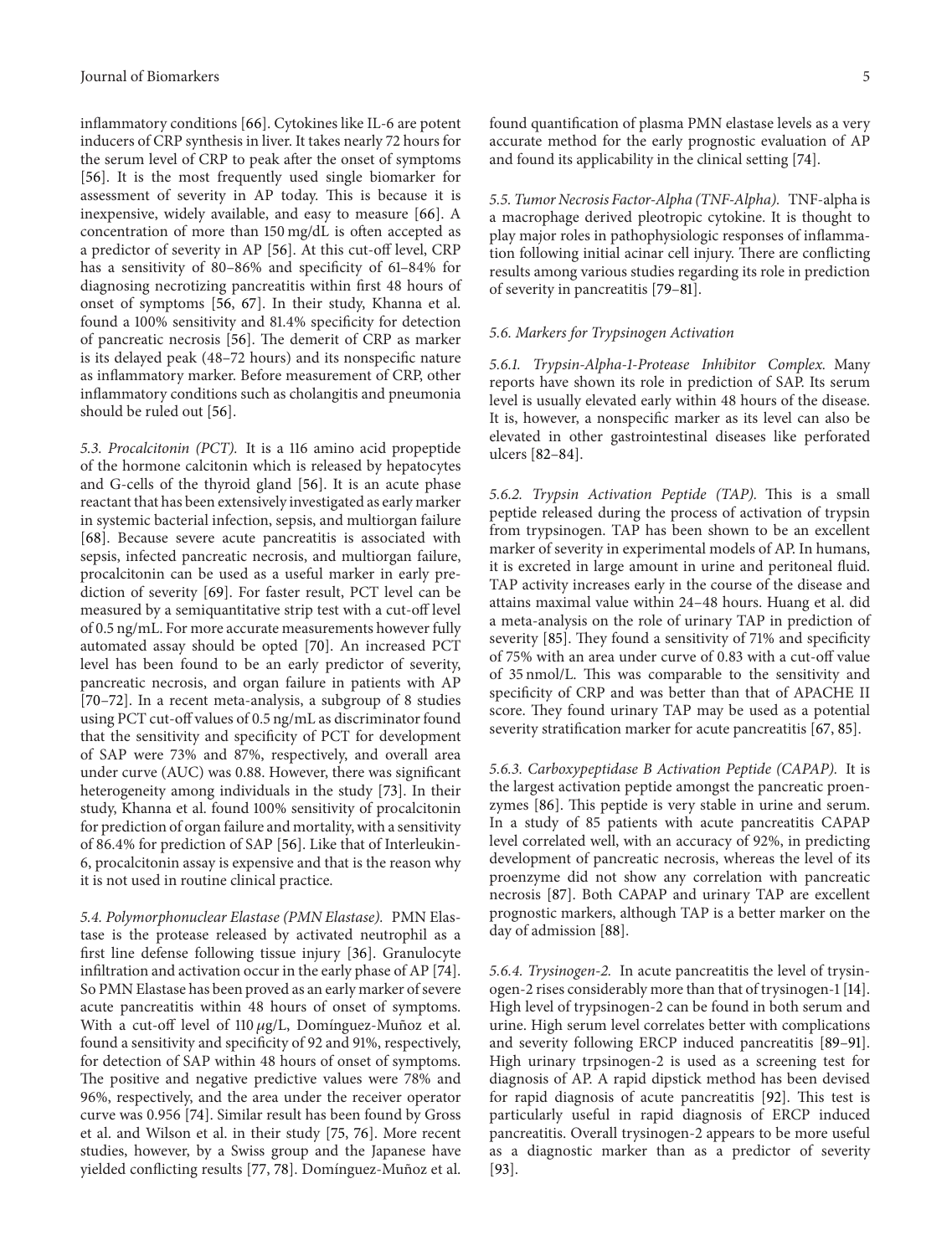## **6. Emerging Potential Biomarkers for Prediction of Severity in AP**

*6.1. Tissue Factor.* Tissue factor is a transmembrane glycoprotein involved in the initiation of coagulation cascade. Recent studies have shown the usefulness of tissue factor as a marker for severity assessment. Andersson et al. in their study found that TF as a predictor of severity is not as good as IL-6 or CRP. High serum level early in the course may suggest a role in the pathogenesis of AP and give a window for therapeutic interventions [94].

*6.2. Prealbumin to Fibrinogen Ratio.* Prealbumin and Fibrinogen are acute phase reactants. Prealbumin is mostly used for assessment of nutritional status, whereas fibrinogen is used mostly for assessment of coagulation status in patients of acute pancreatitis. Ratio of prealbumin to fibrinogen has been studied recently as a severity marker in AP. According to Yue et al., it has superior sensitivity, specificity, positive predictive value (PPV), and NPV of 76.5%, 94.1%, 89.6%, and 85.6%, respectively, at a cut-off level of 31.70 mg/g than other scoring systems [95].

*6.3. Cytokeratin 18.* This is an epithelial cell structural protein, associated with apoptotic cell death. Recent animal studies have shown that wide apoptotic cell death is associated with a milder form of acute pancreatitis. High cytokeratin 18 level is found in patients with wide apoptotic cell death. Koruk et al. found a significantly high level of cytokeratin 18 in patients with mild acute pancreatitis  $(271.2 \pm 45.5 \text{ versus}$ 152.6  $\pm$  38.2 IU/L;  $p < 0.001$ ). M30 and M65 are newer ELISAs used to detect different circulating forms of cytokeratin 18 [96].

*6.4. Hepcidin.* Hepcidin is a protein which plays a key role in iron absorption in mammals. Abnormally high level of hepcidin can be found in acute inflammation. As it is primarily induced by IL-6, high level of hepcidin can be found in patients with acute pancreatitis. Based on this theory, Arabul et al. undertook a single centre prospective study to assess its role in prediction of severity in AP. They found hepcidin is a better predictive marker for SAP compared to CRP with an AUC of 0.79 versus 0.69, respectively [97].

*6.5. Copeptin.* Copeptin is a long amino acid peptide derived from a preprohormone consisting of neurophysin II, vasopressin, and copeptin. Its level rises during stress in critically ill patients. Isman et al. studied its role in acute pancreatitis as a predictive marker of severity. They found a significantly high concentration of copeptin at the time of admission in patients with SAP. Isman et al. also found that copeptin can be used as a novel prognostic marker for prediction of local complication, organ failure, and mortality in acute pancreatitis [98].

*6.6. Soluble E-Selectin (sES) and Soluble Thrombomodulin (sTM).* Soluble ES is an endothelial activation marker, whereas soluble TM is an endothelial injury marker. During acute pancreatitis activated neutrophils release elastase which

damages the endothelium. Ida et al. studied these two markers to find their significance in assessment of severe acute pancreatitis [99]. They concluded that those high levels of soluble ES can be found in all stages of the disease; therefore it can be used to monitor the disease severity. Soluble TM can be used as a predictive parker of mortality in acute pancreatitis on the first day of admission.

*6.7. Endothelin 1.* Elevated levels of endothelin have been found to be associated with acute pancreatitis with a strong correlation with the disease severity. High level of endothelin 1 can be used as a marker to monitor the disease progression [100].

*6.8. Melatonin Concentration.* Melatonin plays a protective role in the early phase of acute pancreatitis in the form of an antioxidant or scavengers of free radicals, inhibition of nuclear factor kappa B which indirectly prevents production of proinflammatory cytokines. It also modulates apoptosis and necrosis in acute pancreatitis. Variation in the level of melatonin can be used as a marker for prediction of SAP. Melatonin concentration below 28.74 ng/L has been found to be associated with severe acute pancreatitis as found by Jin et al. [101].

*6.9. Serum Intercellular Adhesion Molecule-1 (ICAM-1).* Many previous reports have shown that ICAM-1 level increases significantly in acute pancreatitis. In a study of 36 patients, Zhu and Jiang found a sensitivity, specificity, positive predictive value, negative predictive value, positive likelihood ratio, and negative likelihood ratio of 61.11%, 71.4%, 0.6111, 0.7142, 2.1382, and 0.5445, respectively, at a cut-off level of 25 ng/mL [102]. The accuracy of detecting SAP was better than IL-6 and similar to APACHE II. It can be used as a reliable early marker within the first 24 hours for prediction of SAP in a rapid and simple manner.

*6.10. Neutrophil Gelatinase-Associated Lipocalin (NGAL).* It is also known as human neutrophil lipocalin, lipocalin 2, and siderocalin. Lipocalin 2 is secreted by activated neutrophil in inflammation in which it binds with bacterial iron binding protein called siderophores, thus preventing bacterial infections by acting as bacteriostatic agent. Recently, studies have shown that this can be used as an early marker. Chakraborty et al. found a 100% sensitivity of detecting SAP within first 48 hours. It has also shown significant correlation with fatal complications and mortality in acute pancreatitis [103].

*6.11. Total Calcium and Albumin Corrected Calcium.* Total calcium and corrected calcium have shown similar efficacy like that of Ranson and APACHE II score in prediction of SAP. In a prospective study of 96 patients, Gutiérrez-Jiménez et al. have found sensitivity, specificity, positive predictive value, and negative predictive value of 67%, 82%, 27%, and 96% at a maximum cut-off level of 7.5 mg/dL for total calcium and 67%, 90%, 40%, and 96% for corrected calcium with a maximum cut-off level of 7.5 mg/dL [104].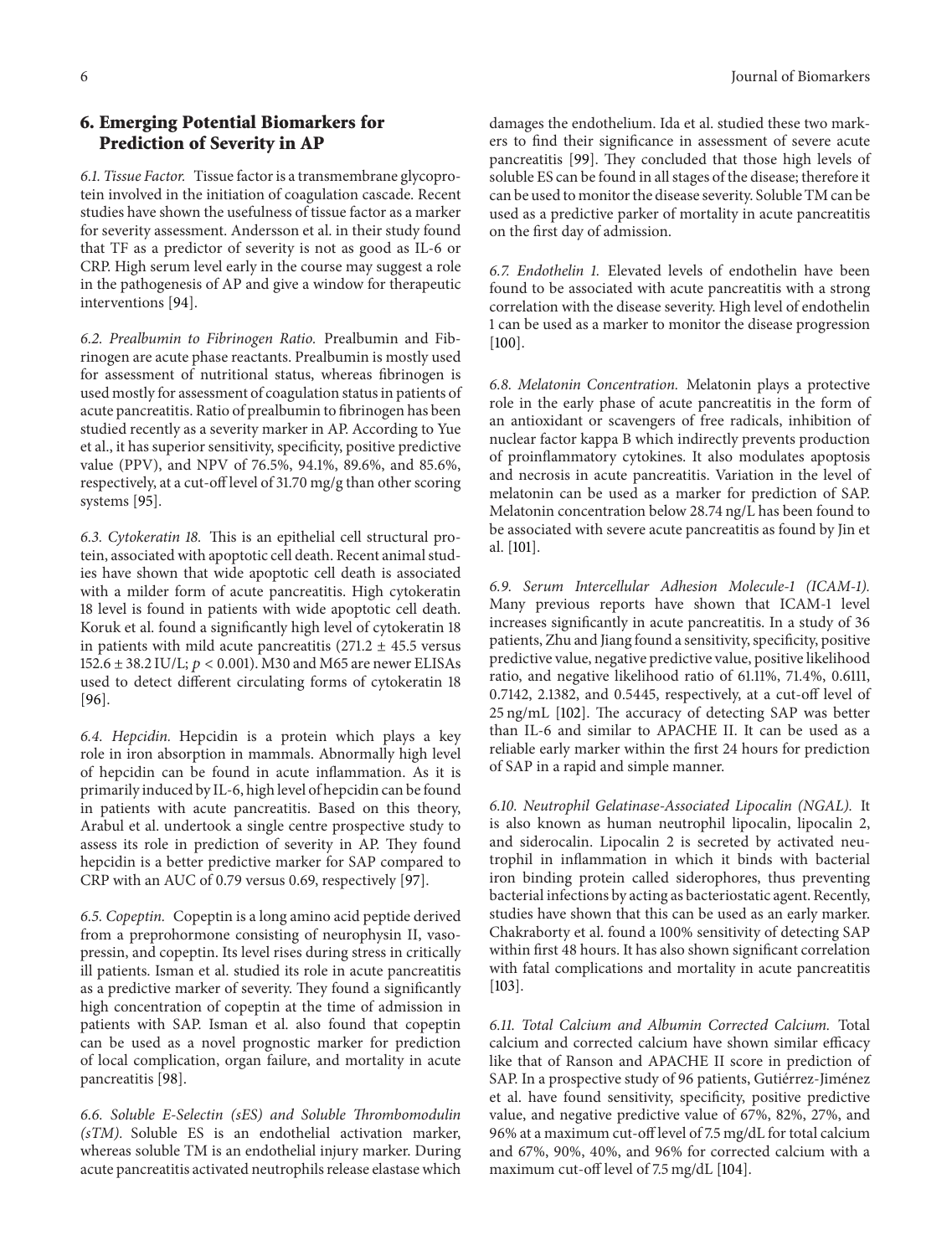*6.12. Serum Proteomic Pattern.* Serum proteomic profile has features which can differentiate mild from severe acute pancreatitis. This has been shown by Papachristou et al. who show 18 different signal intensities clusters out of 72 spectral clusters. Classification and regression tree (CART) analysis showed a primary splitter at 11,720 Da. After analysis it was found to have a sensitivity of 100% and specificity of 81% in discriminating mild from severe acute pancreatitis [105].

### **7. Biomarkers of Pancreatic Necrosis**

Acute necrotizing pancreatitis is the deadliest form of AP with a very high mortality rate. Identification of pancreatic necrosis and infection early in the course of the disease is essential. A number of studies have been conducted over the last few decades to find a novel biomarker which can accurately predict pancreatic necrosis and infection in acute pancreatitis. However, there is a dearth of ideal and established biomarkers to indicate pancreatic necrosis (PN) in AP, an area now mired by controversies requiring extensive research. Following are few biomarkers with high positive predictive value in prediction of infected or sterile pancreatic necrosis.

*7.1. Adipocytokines.* Lipase mediated peripancreatic fat necrosis is associated with release of high levels of adipocytokines which can be used as marker for prediction of severity and pancreatic necrosis in AP. Adiponectin, resistin, leptin, and visfatin are the novel adipocytokines which have been studied recently as potential biomarkers in AP. In a comprehensive review of adipocytokines in nine human and three experimental studies, Karpavicius et al. found a significant correlation between high level of adipocytokines and SAP. Resistin and visfatin were found to be good predictors of pancreatic necrosis with cut-off levels of 11.9 ng/mL and 1.8 ng/mL, respectively. However, Al-Maramhy et al. did not find resistin as a useful marker for predicting severity [106, 107].

*7.2. Matrix Metalloproteinase-9 (MMP-9).* MMP-9 is a Zn containing endopeptidase whose main function is extracellular matrix degradation. In the process of inflammation it is thought to be involved in neutrophil trafficking through the endothelial membrane. Recent studies on MMP-9 as potential biomarker in AP have shown a strong association of MMP-9 concentration at admission with subsequent development of pancreatic necrosis with a high sensitivity (91.7%) and positive predictive value (90.4%). It can also be used as a marker of disease severity and assessment of course of the disease [108, 109].

*7.3. Macrophage Migration Inhibitory Factor (MIF).* It is a cytokine of the innate immunity system secreted from monocytes and macrophages. It is released in response to circulating lipopolysaccharides, gram positive exotoxins and proinflammatory cytokines. Rahman et al. observed that serum MIF concentrations were considerably elevated in patients of severe AP. This is typically seen in patients having PN involving more than 30% area of the pancreas as detected on contrast enhanced CT scan [110]. There was no correlation however between MIF levels and multiorgan failure in such patients. Macrophage Migration Inhibitory Factor is inexpensive and easily available. Efficacy of anti-MIF antibody has been proven in rodents by Calandra et al. and may act as target for future targeted therapy [111].

*7.4. Fibrinogen-Like Protein-2 (fgl-2).* It is a new member of fibrinogen related protein superfamily, with direct prothrombinase and serine protease activity. Its activation results in fibrin deposition and microthrombosis lead to microvascular changes. High levels of fgl-2 closely correlate with the severity of AP and PN as a result of aforesaid mechanism in rats and may serve as a useful biomarker of severe AP in humans in times to come [112].

*7.5. Cortisol Binding Globulin (CBG).* A recent study by Muller et al. has shown a significant difference in the peak level of CBG in the first 48 hours in patients having sterile (26.5 microg/mL) and infected pancreatic necrosis (16.0 microg/mL) at a cut-off level of 16.8 microg/mL. A decreased CBG level in the first 48 hours has been found as an early predictor of infected pancreatic necrosis in patients with AP with PPV and NPV of 100% and 87.5%, respectively [113].

*7.6. Soluble Triggering Receptor Expressed on Myeloid Cells (sTERM1).* Lu et al. found sTERM1 as independent predictor of infected pancreatic necrosis at a cut-off level of 285.6 pg/mL (AUC: 0.972) in patients of AP [114].

*7.7. IL-6 and PCT.* These are established markers of infected pancreatic necrosis. PCT at a cut-off level of >2.0 ng mL is an independent predictor of infected pancreatic necrosis [115].

Many other studies including high serum creatinine level at admission, ghrelin, and nesfatin-1 did not reveal significant correlation as a predictive marker of pancreatic necrosis [116, 117].

#### **8. Biomarkers of Organ Failure**

*8.1. Angiopoietin 2.* Increased vascular permeability is the major cause of third space fluid loss which leads to organ failure in acute pancreatitis. Angiopoietin 1 and Angiopoietin 2 are modulators of vascular permeability which can be used as marker of persistent organ failure. Angiopoietin 2 has been recently evaluated as a marker of persistent organ failure in patients of severe acute pancreatitis. Whitcomb et al. did a multicentre prospective study to assess the role of angiopoietin 2 as an early marker of persistent organ failure in patients of SAP from USA and Germany [118]. They found that angiopoietin 2 level on the day of admission was significantly higher in patients with persistent organ failure with sensitivity, specificity, and area under curve of 90%, 67%, and 0.81, respectively. Buddingh et al. found a similar result in their randomized control trial. Angiopoietin 2 level was significantly higher in patients with SAP [6.4 versus  $3.1 \mu g/L$  ( $p < 0.001$ )]. In both studies angiopoietin 2 level was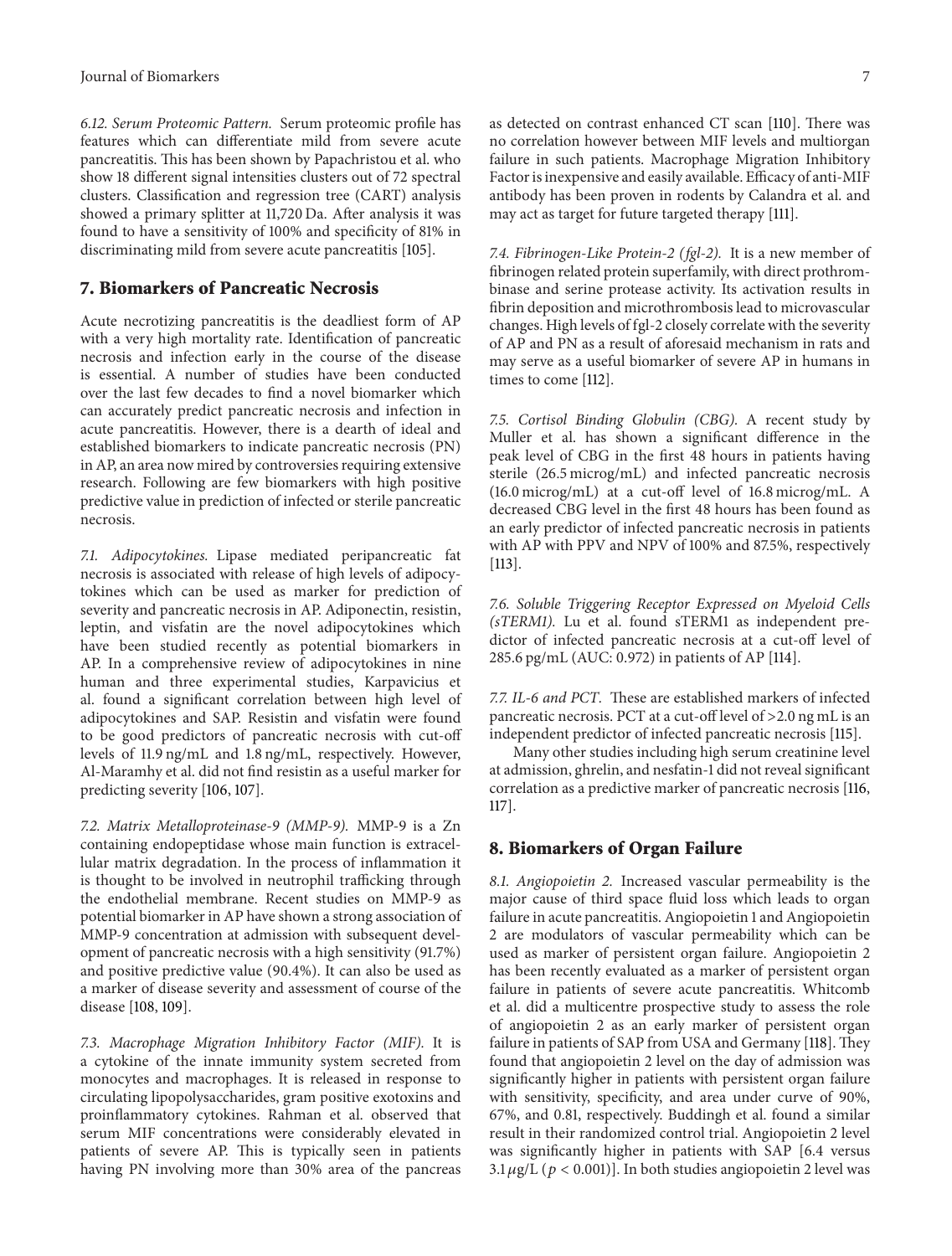persistently high for initial 5–7 days which means that it can also be used to monitor the disease severity [119].

*8.2. D-Dimer.* Activation of coagulation cascade has been known to occur during the early phase of acute pancreatitis [120]. D-dimer of fibrinogen can be used as potential severity marker in AP. Studies have shown significantly different levels of D-dimer in patients of pancreatitis with or without complications [121]. In a recent study, Radenkovic et al. found D-dimer as novel marker for prediction of organ failure with a sensitivity of 90% and negative predictive value of 96% at a cut-off level of 414.00 microg/L [121]. Furthermore, it has been found that D-dimer level in pancreatitis correlates well with traditional markers like APACHE II and CRP levels [122]. According to Papachristou and Whitcomb D-dimer can be an easy, useful, and inexpensive early prognostic marker of SAP [123].

*8.3. Soluble CD73.* Many studies have shown that soluble CD73 can be used as a marker for early prediction of persistent organ failure. It has a low cost and it is simple to do but it is not as good as other parameters used for severity assessment [124].

## **9. Biomarkers of Oxidative Stress**

Although pathogenesis of acute pancreatitis is not fully understood, there is evidence suggesting important role of oxidative stress in early stages of the disease as well as during disease progression. Sanfey et al. were the first to describe the involvement of oxygen free radicals in pathogenesis of acute pancreatitis [125]. Multiple clinical studies have shown higher oxidative stress levels in patients of acute pancreatitis than in healthy individuals. The level of oxidative stress marker increases with increase in disease severity [126–136]. Levels of antioxidants, lipid peroxidation products, and end products of action of reactive oxygen species (ROS) on biological molecules can help in assessing the oxidative stress of the patient with acute pancreatitis. After several studies, oxidative stress is now considered as key mediator of both local and systemic events occurring in acute pancreatitis [137, 138].

Animal studies with experimental acute pancreatitis have shown marked decrease in the levels of reduced glutathione in pancreas together with increase in lipid peroxidation products in the tissue and plasma. This suggests the presence of oxidative stress at tissue as well as systemic levels in acute pancreatitis [139]. Increased plasma levels of lipid peroxidation products, myeloperoxidase activity, and protein carbonyls are seen in patients with severe acute pancreatitis. These parameters correlate well with the severity of the disease in both clinical and experimental studies [131, 132, 140]. Thus increase in levels of malondialdehyde (MDA), one of the lipid peroxidation products, correlates directly with tissue injury and has also been associated with organ dysfunction in acute pancreatitis.

Multiple mechanisms are involved in triggering the expression of inflammatory genes and thus stimulating synthesis of proinflammatory molecules. Role of oxidative stress is complex and is yet to be clear. Antioxidant therapy in

patients with acute pancreatitis has shown mixed results in human studies. Future studies are necessary to understand epigenetic modulation of proinflammatory genes in acute pancreatitis for better management of these patients.

### **10. Conclusion**

Acute pancreatitis has been intensively studied worldwide. The overall mortality of the disease, however, has not improved significantly. Early aggressive management has been shown to reduce morbidity and mortality, for which early diagnosis and assessment of severity are essential. An ideal marker for early assessment of severity and predicting worsening of disease is lacking. Although IL-6 has shown promising result in assessment of the disease severity, its routine clinical use is limited by its cost and complexity of assay. C-reactive protein continues to be the most frequently used marker for severity assessment. Large population based multicentre studies of the available biomarkers need to be established which is ideal for predicting the disease severity and monitoring disease progression and which can be used routinely. Recently it has been found that oxidative stress plays an important role in the pathogenesis of AP. Further research into the biomarkers of oxidative stress and the role of antioxidants in limiting the disease progression will benefit the management of this otherwise unpredictable disease.

#### **Conflict of Interests**

The authors declare that there is no conflict of interests regarding the publication of this paper.

## **Authors' Contribution**

Dr Susanta Meher and Dr Satyajit Rath prepared the paper. Dr Rakesh Sharma, Dr Bikram Rout, and Dr Manoj Kumar Sahu helped in data collection. Dr Prakash Kumar Sasmal and Dr Tushar Subhadarshan Mishra critically revised the paper. All authors have read the final version of the paper and agreed for publication.

#### **References**

- [1] V. Phillip, J. M. Steiner, and H. Algül, "Early phase of acute pancreatitis: assessment and management," *World Journal of Gastrointestinal Pathophysiology*, vol. 5, no. 3, pp. 158–168, 2014.
- [2] A. Nieminen, M. Maksimow, P. Mentula et al., "Circulating cytokines in predicting development of severe acute pancreatitis," *Critical Care*, vol. 18, no. 3, article R104, 2014.
- [3] G. Weitz, J. Woitalla, P. Wellhöner, K. Schmidt, J. Büning, and K. Fellermann, "Does etiology of acute pancreatitis matter? A review of 391 consecutive episodes," *Journal of the Pancreas*, vol. 16, no. 2, pp. 171–175, 2015.
- [4] B. W. M. Spanier, M. G. W. Dijkgraaf, and M. J. Bruno, "Epidemiology, aetiology and outcome of acute and chronic pancreatitis: An update," *Best Practice and Research in Clinical Gastroenterology*, vol. 22, no. 1, pp. 45–63, 2008.
- [5] P. G. Lankisch, C. Assmus, D. Lehnick, P. Maisonneuve, and A. B. Lowenfels, "Acute pancreatitis: does gender matter?"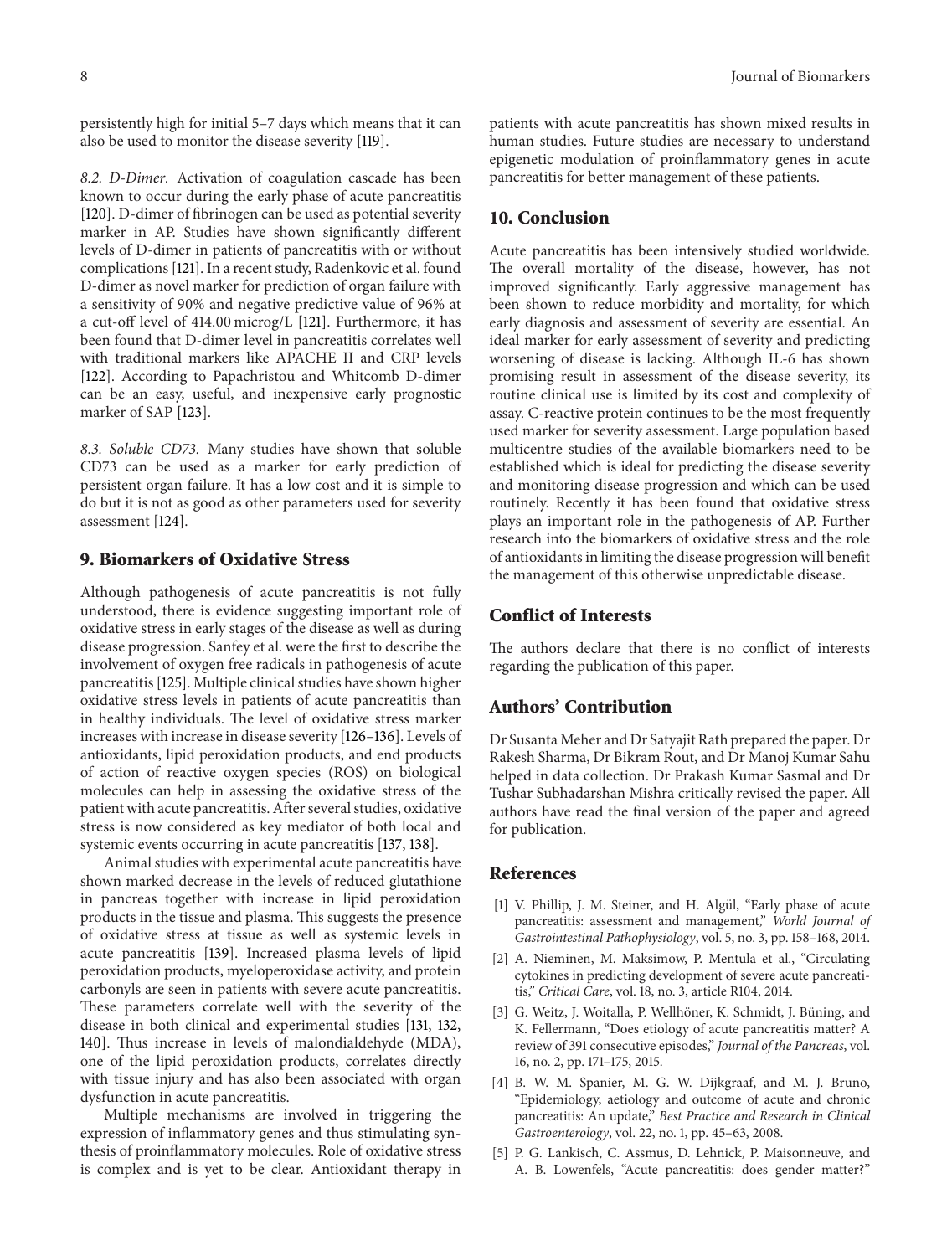*Digestive Diseases and Sciences*, vol. 46, no. 11, pp. 2470–2474, 2001.

- [6] M. C. Dufour and M. D. Adamson, "The epidemiology of alcohol induced pancreatitis," *Pancreas*, vol. 27, no. 4, pp. 286– 290, 2003.
- [7] M. J. Goldacre and S. E. Roberts, "Hospital admission for acute pancreatitis in an English population, 1963–98: database study of incidence and mortality," *British Medical Journal*, vol. 328, no. 7454, pp. 1466–1469, 2004.
- [8] D. Yadav and A. B. Lowenfels, "Trends in the epidemiology of the first attack of acute pancreatitis: a systematic review," *Pancreas*, vol. 33, no. 4, pp. 323–330, 2006.
- [9] M. S. Petrov and J. A. Windsor, "Classification of the severity of acute pancreatitis: how many categories make sense?" *The American Journal of Gastroenterology*, vol. 105, no. 1, pp. 74–76, 2010.
- [10] S. S. Vege, T. B. Gardner, S. T. Chari et al., "Low mortality and high morbidity in severe acute pancreatitis without organ failure: A case for revising the Atlanta classification to include 'moderately severe acute pancreatitis'," *American Journal of Gastroenterology*, vol. 104, no. 3, pp. 710–715, 2009.
- [11] H. Lund, H. Tønnesen, M. H. Tønnesen, and O. Olsen, "Long-term recurrence and death rates after acute pancreatitis," *Scandinavian Journal of Gastroenterology*, vol. 41, no. 2, pp. 234– 238, 2006.
- [12] V. S. Swaroop, S. T. Chari, and J. E. Clain, "Severe acute pancreatitis," *The Journal of the American Medical Association*, vol. 291, no. 23, pp. 2865–2868, 2004.
- [13] Z. Dambrauskas, N. Giese, A. Gulbinas et al., "Different profiles of cytokine expression during mild and severe acute pancreatitis," *World Journal of Gastroenterology*, vol. 16, no. 15, pp. 1845– 1853, 2010.
- [14] F. M. Abu-Zidan, M. J. D. Bonham, and J. A. Windsor, "Severity of acute pancreatitis: a multivariate analysis of oxidative stress markers and modified Glasgow criteria," *British Journal of Surgery*, vol. 87, no. 8, pp. 1019–1023, 2000.
- [15] B. Gloor, C. A. Müller, M. Worni, M. E. Martignoni, W. Uhl, and M. W. Büchler, "Late mortality in patients with severe acute pancreatitis," *British Journal of Surgery*, vol. 88, no. 7, pp. 975– 979, 2001.
- [16] W. Uhl, A. Warshaw, C. Imrie et al., "IAP guidelines for the surgical management of acute pancreatitis," *Pancreatology*, vol. 2, no. 6, pp. 565–573, 2002.
- [17] M. Bhatia, M. Brady, S. Shokuhi, S. Christmas, J. P. Neoptolemos, and J. Slavin, "Inflammatory mediators in acute pancreatitis," *Journal of Pathology*, vol. 190, no. 2, pp. 117–125, 2000.
- [18] M. Bhatia, L. W. Fei, Y. Cao et al., "Pathophysiology of acute pancreatitis," *Pancreatology*, vol. 5, no. 2-3, pp. 132–144, 2005.
- [19] C. J. McKay and C. W. Imrie, "The continuing challenge of early mortality in acute pancreatitis," *British Journal of Surgery*, vol. 91, no. 10, pp. 1243–1244, 2004.
- [20] I. G. Renner, W. T. Savage, J. L. Pantoja, and V. J. Renner, "Death due to acute pancreatitis. A retrospective analysis of 405 autopsy cases," *Digestive Diseases and Sciences*, vol. 30, no. 10, pp. 1005– 1018, 1985.
- [21] A. L. Widdison and N. D. Karanjia, "Pancreatic infection complicating acute pancreatitis," *British Journal of Surgery*, vol. 80, no. 2, pp. 148–154, 1993.
- [22] P. A. Banks, T. L. Bollen, C. Dervenis et al., "Classification of acute pancreatitis—2012: revision of the Atlanta classification and definitions by international consensus," *Gut*, vol. 62, pp. 102–111, 2013.
- [23] Å. A. Sandberg and A. Borgström, "Early prediction of severity in acute pancreatitis. Is this possible?" *Journal of the Pancreas*, vol. 3, no. 5, pp. 116–125, 2002.
- [24] H. Rinderknecht, "Activation of pancreatic zymogens. Normal activation, premature intrapancreatic activation, protective mechanisms against inappropriate activation," *Digestive Diseases and Sciences*, vol. 31, no. 3, pp. 314–321, 1986.
- [25] B. Glasbrenner and G. Adler, "Pathophysiology of acute pancreatitis," *Hepato-Gastroenterology*, vol. 40, no. 6, pp. 517–521, 1993.
- [26] S. J. Pandol, "Acute pancreatitis," *Current Opinion in Gastroenterology*, vol. 22, no. 5, pp. 481–486, 2006.
- [27] A. Gabryelewicz, "Etiology and pathogenesis of acute pancreatitis—current view," *Roczniki Akademii Medycznej w Białymstoku*, vol. 40, no. 2, pp. 218–226, 1995.
- [28] J. M. Laukkarinen, E. R. Weiss, G. J. D. van Acker, M. L. Steer, and G. Perides, "Protease-activated receptor-2 exerts contrasting model-specific effects on acute experimental pancreatitis," *The Journal of Biological Chemistry*, vol. 283, no. 30, pp. 20703– 20712, 2008.
- [29] I. Samuel, L. Tephly, D. E. Williard, and A. B. Carter, "Enteral exclusion increases map kinase activation and cytokine production in a model of gallstone pancreatitis," *Pancreatology*, vol. 8, no. 1, pp. 6–14, 2008.
- [30] M. Bhatia, J. P. Neoptolemos, and J. Slavin, "Inflammatory mediators as therapeutic targets in acute pancreatitis," *Current Opinion in Investigational Drugs*, vol. 2, no. 4, pp. 496–501, 2001.
- [31] B. S. M. Bhatia, "Novel therapeutic targets for acute pancreatitis and associated multiple organ dysfunction syndrome," *Current Drug Target—Inflammation* & *Allergy*, vol. 1, no. 4, pp. 343–351, 2002.
- [32] G. Lippi, M. Valentino, and G. Cervellin, "Laboratory diagnosis" of acute pancreatitis: in search of the Holy Grail," *Critical Reviews in Clinical Laboratory Sciences*, vol. 49, no. 1, pp. 18–31, 2012.
- [33] B. M. Rau, C. M. Krüger, and M. K. Schilling, "Anti-cytokine strategies in acute pancreatitis: pathophysiological insights and clinical implications," *Roczniki Akademii Medycznej w Białymstoku*, vol. 50, pp. 106–115, 2005.
- [34] A. Viljoen and J. T. Patrick, "In search for a better marker of acute pancreatitis: third time lucky?" *Clinical Chemistry*, vol. 57, no. 11, pp. 1471–1473, 2011.
- [35] J. W. Y. Chang and C. H. Chung, "Diagnosing acute pancreatitis: amylase or lipase?" *Hong Kong Journal of Emergency Medicine*, vol. 18, no. 1, pp. 20–25, 2011.
- [36] W. R. Matull, S. P. Pereira, and J. W. O'Donohue, "Biochemical markers of acute pancreatitis," *Journal of Clinical Pathology*, vol. 59, no. 4, pp. 340–344, 2006.
- [37] P. A. Banks and M. L. Freeman, "Practice guidelines in acute pancreatitis," *The American Journal of Gastroenterology*, vol. 101, pp. 2379–2400, 2006.
- [38] V. Keim, N. Teich, F. Fiedler, W. Hartig, G. Thiele, and J. Mössner, "A comparison of lipase and amylase in the diagnosis of acute pancreatitis in patients with abdominal pain," *Pancreas*, vol. 16, no. 1, pp. 45–49, 1998.
- [39] A. Z. Al-Bahrani and B. J. Ammori, "Clinical laboratory assessment of acute pancreatitis," *Clinica Chimica Acta*, vol. 362, no. 1-2, pp. 26–48, 2005.
- [40] D. E. Sigounas, A. Tatsioni, D. K. Christodoulou, E. V. Tsianos, and J. P. A. Ioannidis, "New prognostic markers for outcome of acute pancreatitis: overview of reporting in 184 studies," *Pancreas*, vol. 40, no. 4, pp. 522–532, 2011.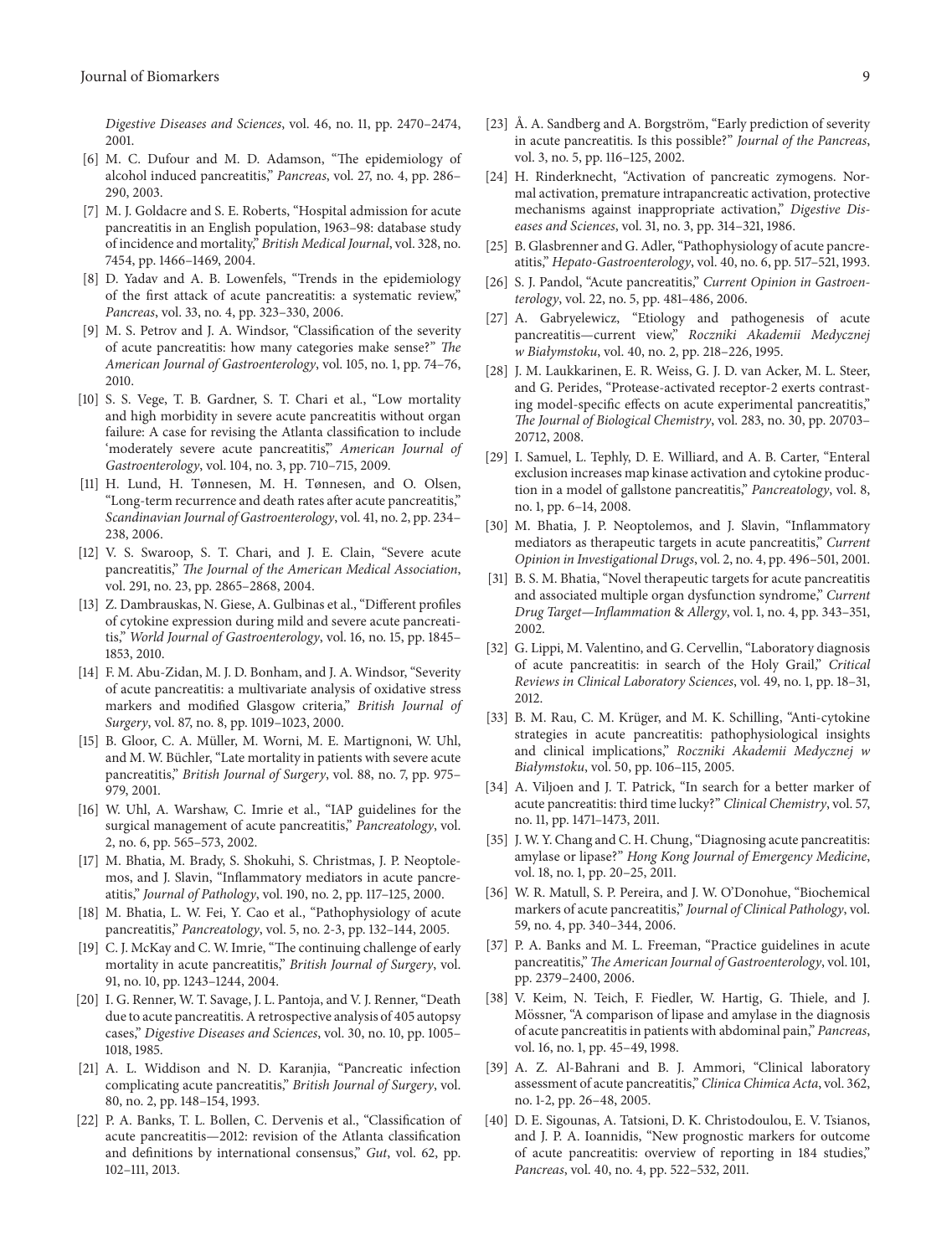- [41] C. W. Chase, D. E. Barker, W. L. Russell, and R. Phillip Burns, "Serum amylase and lipase in the evaluation of acute abdominal pain,"*The American Surgeon*, vol. 62, no. 12, pp. 1028–1033, 1996.
- [42] A. M. Shah, R. Eddi, S. T. Kothari, C. Maksoud, W. S. DiGiacomo, and W. Baddoura, "Acute pancreatitis with normal serum lipase: a case series," *JOP*, vol. 11, no. 4, pp. 369–372, 2010.
- [43] P.-A. Clavien, J. Robert, P. Meyer et al., "Acute pancreatitis and normoamylasemia. Not an uncommon combination," *Annals of Surgery*, vol. 210, no. 5, pp. 614–620, 1989.
- [44] R. J. Vissers, R. B. Abu-Laban, and D. F. McHugh, "Amylase and lipase in the emergency department evaluation of acute pancreatitis," *Journal of Emergency Medicine*, vol. 17, no. 6, pp. 1027–1037, 1999.
- [45] S. J. Spechler, J. W. Dalton, A. H. Robbins et al., "Prevalence of normal serum amylase levels in patients with acute alcoholic pancreatitis," *Digestive Diseases and Sciences*, vol. 28, no. 10, pp. 865–869, 1983.
- [46] D. Yadav, N. Agarwal, and C. S. Pitchumoni, "A critical evaluation of laboratory tests in acute pancreatitis," *The American Journal of Gastroenterology*, vol. 97, no. 6, pp. 1309–1318, 2002.
- [47] R. C. Smith, J. Southwell-Keely, and D. Chesher, "Should serum pancreatic lipase replace serum amylase as a biomarker of acute pancreatitis?" *ANZ Journal of Surgery*, vol. 75, no. 6, pp. 399– 404, 2005.
- [48] J. A. Lott, S. T. Patel, A. K. Sawhney, S. C. Kazmierczak, and J. E. Love Jr., "Assays of serum lipase: analytical and clinical considerations," *Clinical Chemistry*, vol. 32, no. 7, pp. 1290–1302, 1986.
- [49] N. W. Tietz and D. F. Shuey, "Lipase in serum: the elusive enzyme: an overview," *Clinical Chemistry*, vol. 39, no. 5, pp. 746– 756, 1993.
- [50] J. Werner, S. Feuerbach, W. Uhl, and M. W. Büchler, "Management of acute pancreatitis: from surgery to interventional intensive care," *Gut*, vol. 54, no. 3, pp. 426–436, 2005.
- [51] M.-L. Kylänpää-Bäck, E. Kemppainen, P. Puolakkainen et al., "Comparison of urine trypsinogen-2 test strip with serum lipase in the diagnosis of acute pancreatitis," *Hepato-Gastroenterology*, vol. 49, no. 46, pp. 1130–1134, 2002.
- [52] U. Petersson, S. Appelros, and A. Borgström, "Different patterns in immunoreactive anionic and cationic trypsinogen in urine and serum in human acute pancreatitis," *International Journal of Pancreatology*, vol. 25, no. 3, pp. 165–170, 1999.
- [53] E. Kamer, H. R. Unalp, H. Derici, T. Tansug, and M. A. Onal, "Early diagnosis and prediction of severity in acute pancreatitis using the urine trypsinogen-2 dipstick test: a prospective study," *World Journal of Gastroenterology*, vol. 13, no. 46, pp. 6208–6212, 2007.
- [54] J. H. Ranson, K. M. Rifkind, D. F. Roses, S. D. Fink, K. Eng, and F. C. Spencer, "Prognostic signs and the role of operative management in acute pancreatitis," *Surgery Gynecology and Obstetrics*, vol. 139, no. 1, pp. 69–81, 1974.
- [55] D. I. Heath, A. Cruickshank, M. Gudgeon, A. Jehanli, A. Shenkin, and C. W. Imrie, "Role of interleukin-6 in mediating the acute phase protein response and potential as an early means of severity assessment in acute pancreatitis," *Gut*, vol. 34, no. 1, pp. 41–45, 1993.
- [56] A. K. Khanna, S. Meher, S. Prakash et al., "Comparison of Ranson, Glasgow, MOSS, SIRS, BISAP, APACHE-II, CTSI Scores, IL-6, CRP, and procalcitonin in predicting severity, organ failure, pancreatic necrosis, and mortality in acute pancreatitis," *HPB Surgery*, vol. 2013, Article ID 367581, 10 pages, 2013.
- [57] A. C. De Beaux, A. S. Goldie, J. A. Ross, D. C. Carter, and K. C. H. Fearon, "Serum concentrations of inflammatory mediators related to organ failure in patients with acute pancreatitis," *British Journal of Surgery*, vol. 83, no. 3, pp. 349–353, 1996.
- [58] C. A. Rettally, S. Skarda, M. A. Garza, and S. Schenker, "The usefulness of laboratory tests in the early assessment of severity of acute pancreatitis," *Critical Reviews in Clinical Laboratory Sciences*, vol. 40, no. 2, pp. 117–149, 2003.
- [59] C.-F. Jiang, Y.-C. Shiau, K.-W. Ng, and S.-W. Tan, "Serum interleukin-6, tumor necrosis factor alpha and C-reactive protein in early prediction of severity of acute pancreatitis," *Journal of the Chinese Medical Association*, vol. 67, no. 9, pp. 442–446, 2004.
- [60] V. Gross, R. Andreesen, H.-G. Leser et al., "Interleukin-8 and neutrophil activation in acute pancreatitis," *European Journal of Clinical Investigation*, vol. 22, no. 3, pp. 200–203, 1992.
- [61] B. Rau, G. Steinbach, F. Gansauge, J. M. Mayer, A. Grünert, and H. G. Beger, "The role of interleukin-8 in the severity assessment of septic complications in necrotizing pancreatitis," *Digestion*, vol. 58, p. 11, 1997.
- [62] P. Gregorić, K. Doklestić, S. Stanković et al., "Interleukin-12 as a predictor of outcome in patients with severe acute pancreatitis," *Hepato-Gastroenterology*, vol. 61, no. 129, pp. 208–211, 2014.
- [63] T. Ueda, Y. Takeyama, T. Yasuda et al., "Serum interleukin-15 level is a useful predictor of the complications and mortality in severe acute pancreatitis," *Surgery*, vol. 142, no. 3, pp. 319–326, 2007.
- [64] G. Botoi and A. Andercou, "Interleukin 17–prognostic marker of severe acute pancreatitis," *Chirurgia*, vol. 104, no. 4, pp. 431– 438, 2009.
- [65] J. Zhang, J. Niu, and J. Yang, "Interleukin-6, interleukin-8 and interleukin-10 in estimating the severity of acute pancreatitis: an updated meta-analysis," *Hepato-Gastroenterology*, vol. 61, no. 129, pp. 215–220, 2014.
- [66] C. Wilson, A. Heads, A. Shenkin, and C. W. Imrie, "C-reactive protein, antiproteases and complement factors as objective markers of severity in acute pancreatitis," *British Journal of Surgery*, vol. 76, no. 2, pp. 177–181, 1989.
- [67] J. P. Neoptolemos, E. A. Kemppainen, J. M. Mayer et al., "Early prediction of severity in acute pancreatitis by urinary trypsinogen activation peptide: a multicentre study,"*The Lancet*, vol. 355, no. 9219, pp. 1955–1960, 2000.
- [68] B. Al-Nawas, I. Krammer, and P. M. Shah, "Procalcitonin in diagnosis of severe infections," *European Journal of Medical Research*, vol. 1, no. 7, pp. 331–333, 1996.
- [69] S. M. Woo, M. H. Noh, B. G. Kim et al., "Comparison of serum procalcitonin with Ranson, APACHE-II, Glasgow and Balthazar CT severity index scores in predicting severity of acute pancreatitis," *The Korean Journal of Gastroenterology*, vol. 58, no. 1, pp. 31–37, 2011.
- [70] M.-L. Kylänpää-Bäck, A. Takala, E. Kemppainen, P. Puolakkainen, R. Haapiainen, and H. Repo, "Procalcitonin strip test in the early detection of severe acute pancreatitis," *British Journal of Surgery*, vol. 88, no. 2, pp. 222–227, 2001.
- [71] Y. Mandi, G. Farkas, T. Takacs, K. Boda, and J. Lonovics, "Diagnostic relevance of procalcitonin, IL-6, and sICAM-1 in the prediction of infected necrosis in acute pancreatitis," *International Journal of Pancreatology*, vol. 28, no. 1, pp. 41–49, 2000.
- [72] N. Bülbüller, O. Doğru, R. Ayten, H. Akbulut, Y. S. Ilhan, and Z. Çetinkaya, "Procalcitonin is a predictive marker for severe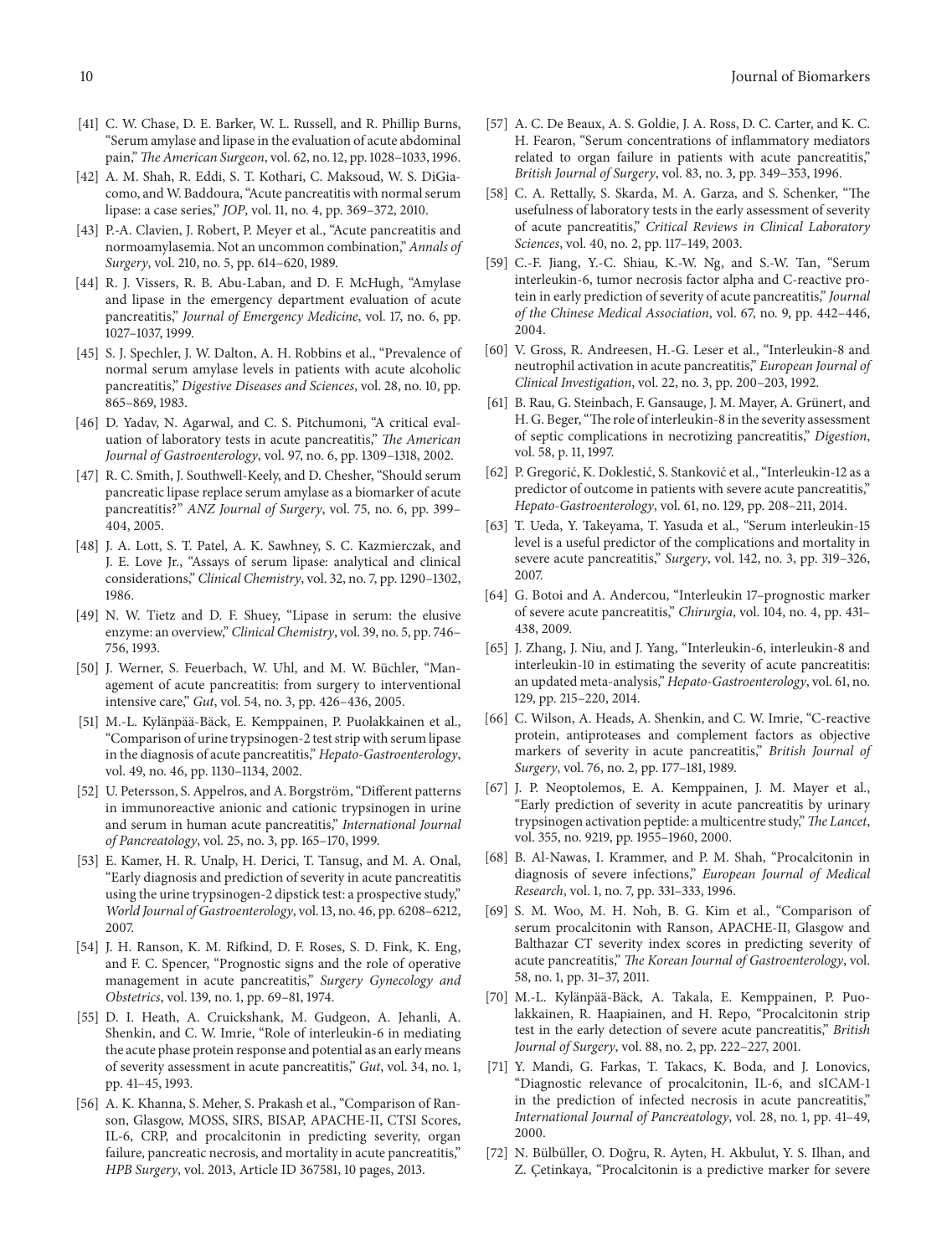acute pancreatitis," *Ulusal Travma ve Acil Cerrahi Dergisi*, vol. 12, no. 2, pp. 115–120, 2006.

- [73] R. Mofidi, S. A. Suttie, P. V. Patil, S. Ogston, and R. W. Parks, "The value of procalcitonin at predicting the severity of acute pancreatitis and development of infected pancreatic necrosis: systematic review," *Surgery*, vol. 146, no. 1, pp. 72–81, 2009.
- [74] J. E. Domínguez-Muñoz, A. Villanueva, J. Lariño et al., "Accuracy of plasma levels of polymorphonuclear elastase as early prognostic marker of acute pancreatitis in routine clinical conditions," *European Journal of Gastroenterology* & *Hepatology*, vol. 18, no. 1, pp. 79–83, 2006.
- [75] V. Gross, J. Schölmerich, H. G. Leser et al., "Granulocyte elastase in assessment of acute pancreatitis," *Digestive Diseases and Sciences*, vol. 35, pp. 97–105, 1990.
- [76] R. B. Wilson, J. Warusavitarne, D. M. Crameri, F. Alvaro, D. J. Davies, and N. Merrett, "Serum elastase in the diagnosis of acute pancreatitis: a prospective study," *ANZ Journal of Surgery*, vol. 75, no. 3, pp. 152–156, 2005.
- [77] J. H. Robert, J. L. Frossard, B. Mermillod et al., "Early prediction of acute pancreatitis: prospective study comparing computed tomography scans, Ranson, Glasgow, Acute Physiology and Chronic Health Evaluation II scores, and various serum markers," *World Journal of Surgery*, vol. 26, no. 5, pp. 612–619, 2002.
- [78] J. M. Mayer, M. Raraty, J. Slavin et al., "Serum amyloid A is a better early predictor of severity than C-reactive protein in acute pancreatitis," *British Journal of Surgery*, vol. 89, no. 2, pp. 163– 171, 2002.
- [79] A. R. Exley, T. Leese, M. P. Holliday, R. A. Swann, and J. Cohen, "Endotoxaemia and serum tumour necrosis factor as prognostic markers in severe acute pancreatitis," *Gut*, vol. 33, no. 8, pp. 1126–1128, 1992.
- [80] C. J. McKay, G. Gallagher, B. Brooks, C. W. Imrie, and J. N. Baxter, "Increased monocyte cytokine production in association with systemic complications in acute pancreatitis," *British Journal of Surgery*, vol. 83, no. 7, pp. 919–923, 1996.
- [81] J. E. Domínguez-Muñoz, F. Carballo, M. J. García et al., "Monitoring of serum proteinase-antiproteinase balance and systemic inflammatory response in prognostic evaluation of acute pancreatitis. Results of a prospective multicenter study," *Digestive Diseases and Sciences*, vol. 38, no. 3, pp. 507–513, 1993.
- [82] A. Borgström and Å. Lasson, "Trypsin-alpha 1-protease inhibitor complexes in serum and clinical course of acute pancreatitis," *Scandinavian Journal of Gastroenterology*, vol. 19, no. 8, pp. 1119–1122, 1984.
- [83] J. Hedström, V. Sainio, E. Kemppainen et al., "Serum complex of trypsin 2 and alpha 1 antitrypsin as diagnostic and prognostic marker of acute pancreatitis: clinical study in consecutive patients," *British Medical Journal*, vol. 313, no. 7053, pp. 333–337, 1996.
- [84] S. Sultan and J. Baillie, "What are the predictors of post-ERCP pancreatitis, and how useful are they?" *Journal of the Pancreas*, vol. 3, no. 6, pp. 188–194, 2002.
- [85] W. Huang, K. Altaf, T. Jin et al., "Prediction of the severity of acute pancreatitis on admission by urinary trypsinogen activation peptide: a meta-analysis," *World Journal of Gastroenterology*, vol. 19, no. 28, pp. 4607–4615, 2013.
- [86] S. Appelros, L. Thim, and A. Borgström, "The activation peptide of carboxypeptidase B in serum and urine in acute pancreatitis," *Gut*, vol. 42, pp. 97–102, 1998.
- [87] C. A. Müller, S. Appelros, W. Uhl, M. W. Büchler, and A. Borgström, "Serum levels of procarboxypeptidase B and its

activation peptide in patients with acute pancreatitis and nonpancreatic diseases," *Gut*, vol. 51, no. 2, pp. 229–235, 2002.

- [88] J. Sáez, J. Martínez, C. Trigo et al., "Comparative study of the activation peptide of carboxypeptidase B and of trypsinogen as early predictors of the severity of acute pancreatitis," *Pancreatology*, vol. 2, pp. 167–187, 2002.
- [89] J. Hedström, E. Kemppainen, J. Andersén, H. Jokela, P. Puolakkainen, and U.-H. Stenman, "A comparison of serum trypsinogen-2 and trypsin-2-alpha1-antitrypsin complex with lipase and amylase in the diagnosis and assessment of severity in the early phase of acute pancreatitis," *American Journal of Gastroenterology*, vol. 96, no. 2, pp. 424–430, 2001.
- [90] M. Lempinen, M.-L. Kylänpää-bäck, U.-H. Stenman et al., "Predicting the severity of acute pancreatitis by rapid measurement of trypsinogen-2 in urine," *Clinical Chemistry*, vol. 47, no. 12, pp. 2103–2107, 2001.
- [91] E. Kemppainen, J. Hedström, P. Puolakkainen et al., "Increased serum trypsinogen 2 and trypsin 2-alpha-1-antitrypsin complex values identify endoscopic retrograde cholangiopancreatography induced pancreatitis with high accuracy," *Gut*, vol. 41, no. 5, pp. 690–695, 1997.
- [92] J. Hedström, A. Korvuo, P. Kenkimäki et al., "Urinary trypsinogen-2 test strip for acute pancreatitis," *The Lancet*, vol. 347, no. 9003, pp. 729–731, 1996.
- [93] C. D. Johnson, M. Lempinen, C. W. Imrie et al., "Urinary trypsinogen activation peptide as a marker of severe acute pancreatitis," *British Journal of Surgery*, vol. 91, no. 8, pp. 1027– 1033, 2004.
- [94] E. Andersson, J. Axelsson, G. Eckerwall, D. Ansari, and R. Andersson, "Tissue factor in predicted severe acute pancreatitis," *World Journal of Gastroenterology*, vol. 16, no. 48, pp. 6128– 6134, 2010.
- [95] W. Yue, Y. Liu, W. Ding et al., "The predictive value of the prealbumin-to-fibrinogen ratio in patients with acute pancreatitis," *International Journal of Clinical Practice*, 2015.
- [96] İ. Koruk, H. Özdemir, M. Aydinli, M. Tarakçioğlu, and M. Koruk, "The relation between serum cytokeratin 18 and acute pancreatitis: can it be a serological predictive marker?" *Turkish Journal of Gastroenterology*, vol. 23, no. 6, pp. 759–763, 2012.
- [97] M. Arabul, M. Celik, O. Aslan et al., "Hepcidin as a predictor of disease severity in acute pancreatitis: a single center prospective study," *Hepato-Gastroenterology*, vol. 60, no. 123, pp. 595–600, 2013.
- [98] F. K. Isman, B. Zulfikaroglu, B. Isbilen et al., "Copeptin is a predictive biomarker of severity in acute pancreatitis," *The American Journal of Emergency Medicine*, vol. 31, no. 4, pp. 690– 692, 2013.
- [99] S. Ida, Y. Fujimura, M. Hirota et al., "Significance of endothelial molecular markers in the evaluation of the severity of acute pancreatitis," *Surgery Today*, vol. 39, no. 4, pp. 314–319, 2009.
- [100] J. Bennett, D. Cooper, A. Balakrishnan, M. Rhodes, and M. Lewis, "Is there a role for serum endothelin in predicting the severity of acute pancreatitis?" *Hepatobiliary and Pancreatic Diseases International*, vol. 5, no. 2, pp. 290–293, 2006.
- [101] Y. Jin, C.-J. Lin, L.-M. Dong, M.-J. Chen, Q. Zhou, and J.- S. Wu, "Clinical significance of melatonin concentrations in predicting the severity of acute pancreatitis," *World Journal of Gastroenterology*, vol. 19, no. 25, pp. 4066–4071, 2013.
- [102] H.-H. Zhu and L.-L. Jiang, "Serum inter-cellular adhesion molecule 1 is an early marker of diagnosis and prediction of severe acute pancreatitis," *World Journal of Gastroenterology*, vol. 18, no. 20, pp. 2554–2560, 2012.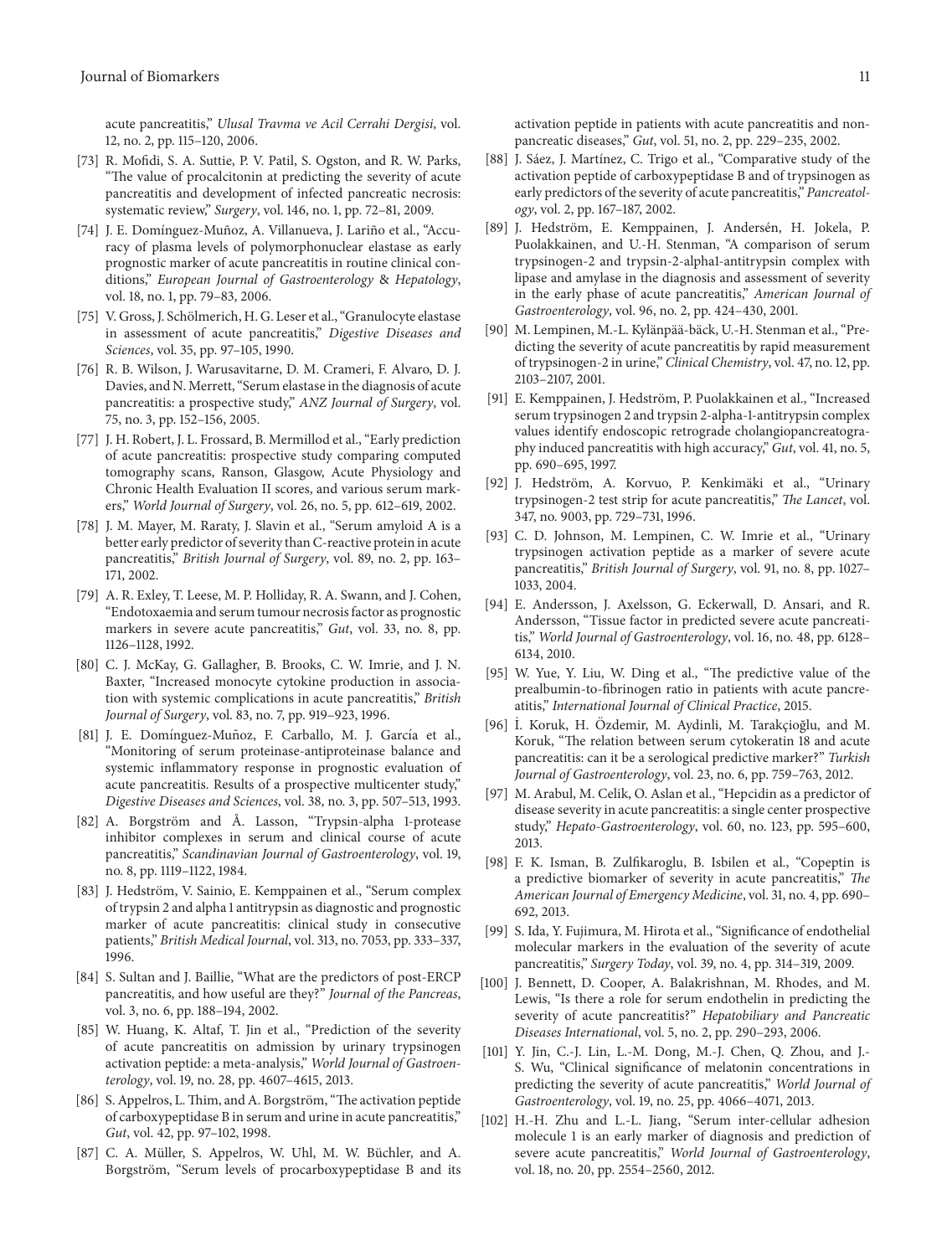- [103] S. Chakraborty, S. Kaur, V. Muddana et al., "Elevated serum neutrophil gelatinase-associated lipocalin is an early predictor of severity and outcome in acute pancreatitis," *American Journal of Gastroenterology*, vol. 105, no. 9, pp. 2050–2059, 2010.
- [104] A. A. Gutiérrez-Jiménez, E. Castro-Jiménez, and R. Lagunes-Córdoba, "Total serum calcium and corrected calcium as severity predictors in acute pancreatitis," *Revista de Gastroenterologia de Mexico*, vol. 79, no. 1, pp. 13–21, 2014.
- [105] G. I. Papachristou, D. E. Malehorn, J. Lamb, A. Slivka, W. L. Bigbee, and D. C. Whitcomb, "Serum proteomic patterns as a predictor of severity in acute pancreatitis," *Pancreatology*, vol. 7, no. 4, pp. 317–324, 2007.
- [106] A. Karpavicius, Z. Dambrauskas, A. Sileikis, D. Vitkus, and K. Strupas, "Value of adipokines in predicting the severity of acute pancreatitis: comprehensive review," *World Journal of Gastroenterology*, vol. 18, no. 45, pp. 6620–6627, 2012.
- [107] H. Al-Maramhy, A. I. Abdelrahman, and S. Sawalhi, "Resistin is not an appropriate biochemical marker to predict severity of acute pancreatitis: a case-controlled study," *World Journal of Gastroenterology*, vol. 20, no. 41, pp. 15351–15357, 2014.
- [108] P. Chen, Y. Yuan, S. Wang, L. Zhan, and J. Xu, "Serum matrix metalloproteinase-9 as a marker for the assessment of severe acute pancreatitis," *Tohoku Journal of Experimental Medicine*, vol. 208, no. 3, pp. 261–266, 2006.
- [109] J. Guo, P. Xue, X.-N. Yang, X.-B. Liu, W. Huang, and Q. Xia, "Serum matrix metalloproteinase-9 is an early marker of pancreatic necrosis in patients with severe acute pancreatitis," *Hepato-Gastroenterology*, vol. 59, no. 117, pp. 1594–1598, 2012.
- [110] S. H. Rahman, K. V. Menon, J. H. M. Holmfield, M. J. McMahon, and J. P. Guillou, "Serum macrophage migration inhibitory factor is an early marker of pancreatic necrosis in acute pancreatitis," *Annals of Surgery*, vol. 245, no. 2, pp. 282–289, 2007.
- [111] T. Calandra, C. Froidevaux, C. Martin, and T. Roger, "Macrophage migration inhibitory factor and host innate immune defenses against bacterial sepsis," *Journal of Infectious Diseases*, vol. 187, no. 2, pp. S385–S390, 2003.
- [112] X.-H. Ye, T.-Z. Chen, J.-P. Huai et al., "Correlation of fibrinogenlike protein 2 with progression of acute pancreatitis in rats," *World Journal of Gastroenterology*, vol. 19, no. 16, pp. 2492–2500, 2013.
- [113] C. A. Muller, O. Belyaev, M. Vogeser et al., "Corticosteroidbinding globulin: a possible early predictor of infection in acute necrotizing pancreatitis," *Scandinavian Journal of Gastroenterology*, vol. 42, no. 11, pp. 1354–1361, 2007.
- [114] Z. Lu, Y. Liu, Y.-H. Dong et al., "Soluble triggering receptor expressed on myeloid cells in severe acute pancreatitis: a biological marker of infected necrosis," *Intensive Care Medicine*, vol. 38, no. 1, pp. 69–75, 2012.
- [115] C. A. Müller, W. Uhl, G. Printzen et al., "Role of procalcitonin and granulocyte colony stimulating factor in the early prediction of infected necrosis in severe acute pancreatitis," *Gut*, vol. 46, no. 2, pp. 233–238, 2000.
- [116] A. Türkoğlu, A. Böyük, M. H. Tanriverdi et al., "The potential role of BMI, plasma leptin, nesfatin-1 and ghrelin levels in the early detection of pancreatic necrosis and severe acute pancreatitis: a prospective cohort study," *International Journal of Surgery*, vol. 12, no. 12, pp. 1310–1313, 2014.
- [117] V. Muddana, D. C. Whitcomb, A. Khalid, A. Slivka, and G. I. Papachristou, "Elevated serum creatinine as a marker of pancreatic necrosis in acute pancreatitis," *American Journal of Gastroenterology*, vol. 104, no. 1, pp. 164–170, 2009.
- [118] D. C. Whitcomb, V. Muddana, C. J. Langmead et al., "Angiopoietin-2, a regulator of vascular permeability in inflammation, is associated with persistent organ failure in patients with acute pancreatitis from the United States and Germany," *The American Journal of Gastroenterology*, vol. 105, no. 10, pp. 2287– 2292, 2010.
- [119] K. T. Buddingh, L. G. Koudstaal, H. C. Van Santvoort et al., "Early angiopoietin-2 levels after onset predict the advent of severe pancreatitis, multiple organ failure, and infectious complications in patients with acute pancreatitis," *Journal of the American College of Surgeons*, vol. 218, no. 1, pp. 26–32, 2014.
- [120] L. Ke, H. B. Ni, Z. H. Tong, W. Q. Li, N. Li, and J. S. Li, " d-dimer as a marker of severity in patients with severe acute pancreatitis," *Journal of Hepato-Biliary-Pancreatic Sciences*, vol. 19, no. 3, pp. 259–265, 2012.
- [121] D. Radenkovic, D. Bajec, N. Ivancevic et al., "D-dimer in acute pancreatitis: a new approach for an early assessment of organ failure," *Pancreas*, vol. 38, no. 6, pp. 655–660, 2009.
- [122] A. Boskovic, S. Pasic, I. Soldatovic, N. Milinic, and I. Stankovic, "The role of D-dimer in prediction of the course and outcome in pediatric acute pancreatitis," *Pancreatology*, vol. 14, no. 5, pp. 330–334, 2014.
- [123] G. I. Papachristou and D. C. Whitcomb, "Predictors of severity and necrosis in acute pancreatitis," *Gastroenterology Clinics of North America*, vol. 33, no. 4, pp. 871–890, 2004.
- [124] M. Maksimow, L. Kyhälä, A. Nieminen et al., "Early prediction of persistent organ failure by soluble CD73 in patients with acute pancreatitis<sup>∗</sup>," *Critical Care Medicine*, vol. 42, no. 12, pp. 2556– 2564, 2014.
- [125] H. Sanfey, G. B. Bulkley, and J. L. Cameron, "The role of oxygenderived free radicals in the pathogenesis of acute pancreatitis," *Annals of Surgery*, vol. 200, no. 4, pp. 405–413, 1984.
- [126] P. Scott, C. Bruce, D. Schofield, N. Shiel, J. M. Braganza, and R. F. McCloy, "Vitamin C status in patients with acute pancreatitis," *British Journal of Surgery*, vol. 80, no. 6, pp. 750–754, 1993.
- [127] J. M. Braganza, P. Scott, D. Bilton et al., "Evidence of early oxidative stress in acute pancreatitis. Clues for correction," *International Journal of Pancreatology*, vol. 17, no. 1, pp. 69–81, 1995.
- [128] K. Tsai, S.-S. Wang, T.-S. Chen et al., "Oxidative stress: an important phenomenon with pathogenetic significance in the progression of acute pancreatitis," *Gut*, vol. 42, no. 6, pp. 850– 855, 1998.
- [129] U. Wereszczyńska-Siemiątkowska, A. Dąbrowski, M. Jedynak, and A. Gabryelewicz, "Oxidative stress as an early prognostic factor in acute pancreatitis (AP): its correlation with serum phospholipase A2 (PLA2) and plasma polymorphonuclear elastase (PMN-E) in different-severity forms of human AP," *Pancreas*, vol. 17, no. 2, pp. 163–168, 1998.
- [130] F. J. M. Curran, N. Sattar, D. Talwar, J. N. Baxter, and C. W. Imrie, "Relationship of carotenoid and vitamins A and E with the acute inflammatory response in acute pancreatitis," *British Journal of Surgery*, vol. 87, no. 3, pp. 301–305, 2000.
- [131] B. K. Park, J. B. Chung, J. H. Lee et al., "Role of oxygen free radicals in patients with acute pancreatitis," *World Journal of Gastroenterology*, vol. 9, no. 10, pp. 2266–2269, 2003.
- [132] C. C. Winterbourn, M. J. D. Bonham, H. Buss, F. M. Abu-Zidan, and J. A. Windsor, "Elevated protein carbonyls as plasma markers of oxidative stress in acute pancreatitis," *Pancreatology*, vol. 3, no. 5, pp. 375–382, 2003.
- [133] U. Wereszczynska-Siemiatkowska, B. Mroczko, A. Siemiatkowski, M. Szmitkowski, M. Borawska, and J. Kosel, "The